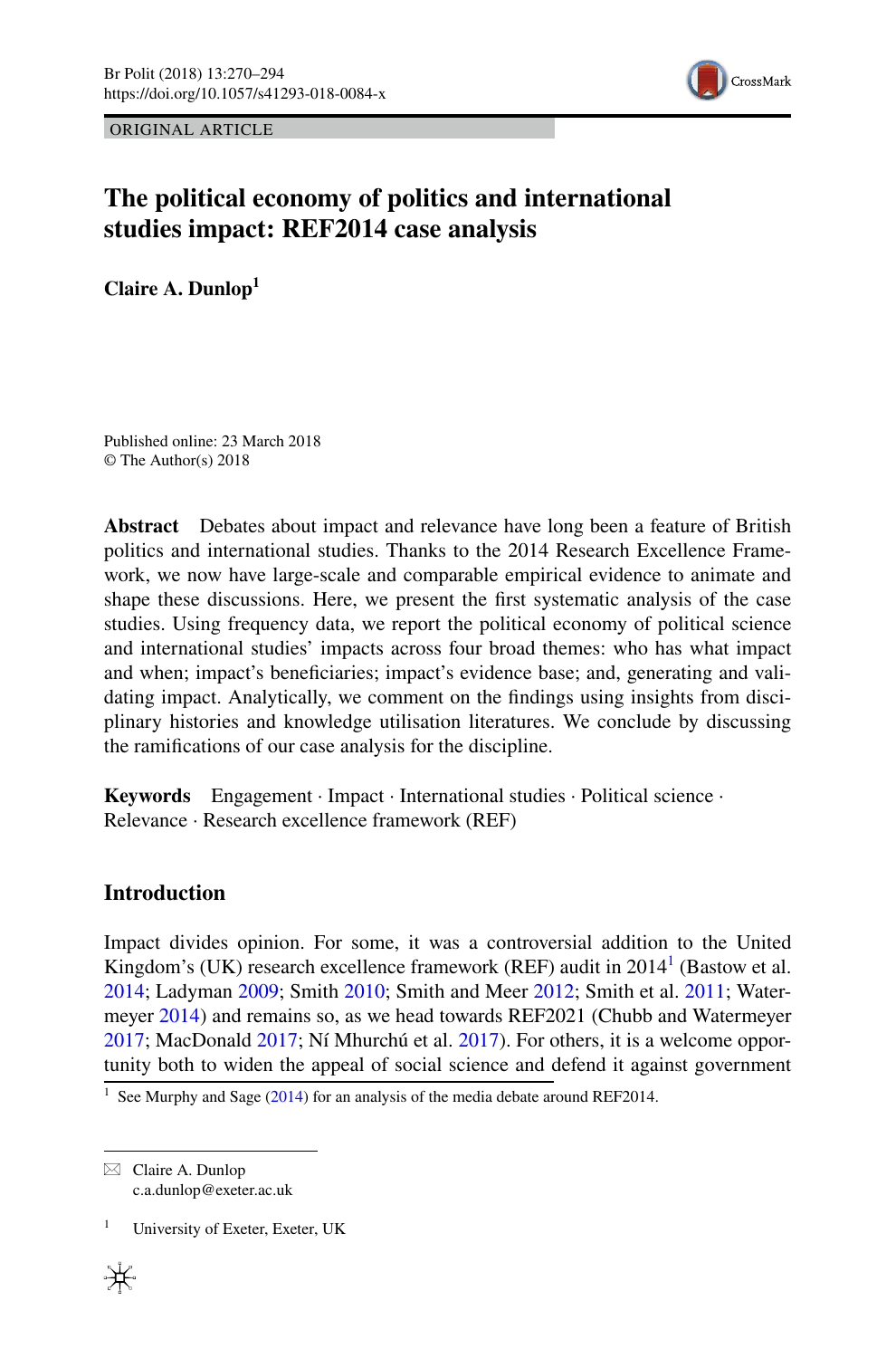cuts. And, in politics and international studies, $\lambda^2$  $\lambda^2$  there has been an acceptance that, love it or loathe it, impact is now part of our professional landscape. An energetic debate emerged in the run-up to REF2014 on, among other things: the art of translation (Flinders [2013\)](#page-21-0); the need for design-oriented methods (Stoker [2013](#page-23-4)); and the dilemmas posed for early career researchers (Savage [2013](#page-22-4)). As the profession continues to be socialised on impact, 'how to' guides are popping up where researchers share both data and their own experiences of 'doing impact' (Cairney et al. [2016;](#page-20-2) Dommett et al. [2016](#page-21-1); Geddes et al. [2017](#page-21-2); Matthews et al. [2017](#page-22-5)). Beyond peer-topeer support, commercialisation is also taking hold—with companies such as Fast Track Impact and Vertigo Ventures—contracted by universities to support impact tracking and case study writing. The arrival of impact matchmakers—like Columbia University's Research4Impact (r4i) impact networking site—cannot be far behind (see Frazer [2017\)](#page-21-3).

Of course, while the impact imperative is certainly more pressing now than at any other time (the value of case studies having significantly increased for  $REF2021^3$  $REF2021^3$ ), questions of relevance are not new. The relationship between political research and practice was a major pre-occupation in the post-war years as politics and international studies professionalised and built distinct disciplinary identities in Britain. What does it mean to be relevant? Is it a good thing? Do practitioners care about academic research? Can academics engage to avert policy disasters? How do we do it? Luminaries of the disciplines grappled with these questions and more (see for example, Booth [1997;](#page-20-3) Crick [1962;](#page-21-4) Hayward [1991,](#page-21-5) [1999](#page-21-6); Hill [1994;](#page-22-6) Johnson [1989;](#page-22-7) Smith [1990,](#page-23-5) 1997; Wallace [1996](#page-23-6)).

At last, we have some empirical evidence to further animate these questions, and to accompany the maturing literature on impact's conceptual and practical dimensions (Blagden in press; Boswell and Smith [2017\)](#page-20-4) . Specifcally, there are 166 publicly available political science and international studies impact case studies submitted for REF2014<sup>4</sup>: certainly, the most complete and only comparable systematic data of UK-based academics' non-academic activities. While a broad brush view of all 6975 impact case study submissions has been drawn (Kings College London and Digital Science [2015\)](#page-22-8), we know much less about the content of cases at subject level (though see Smith and Stewart [2017](#page-23-7) on social policy). Here, we ofer the frst full analysis of politics and international studies submissions. Our aim is straightforward. Using frequency data, we report the political economy of political science and international studies impacts' across four broad themes: who has what impact and when; impact's beneficiaries; impact's evidence base; and, generating and validating impact. Analytically, we comment on the fndings using insights from disciplinary histories and knowledge utilisation literatures. We conclude by discussing the ramifcations of our case analysis for the discipline.

<span id="page-1-0"></span><sup>&</sup>lt;sup>2</sup> To avoid getting bogged down in discussions about nomenclature—politics versus political science, etc.—here I simply use the sub-panel name for Unit of Assessment (UoA) 21—Politics and International Studies.

<span id="page-1-1"></span> $3$  Impact case studies' value is set to increase from 16 to 25% in REF2021 (HEFCE [2017\)](#page-21-7).

<span id="page-1-2"></span><sup>4</sup> 181 impact case studies were submitted to UoA 21. 15 are either confdential or heavily redacted. We analyse the 166 that are available on the HEFCE website [http://impact.ref.ac.uk/CaseStudies/.](http://impact.ref.ac.uk/CaseStudies/)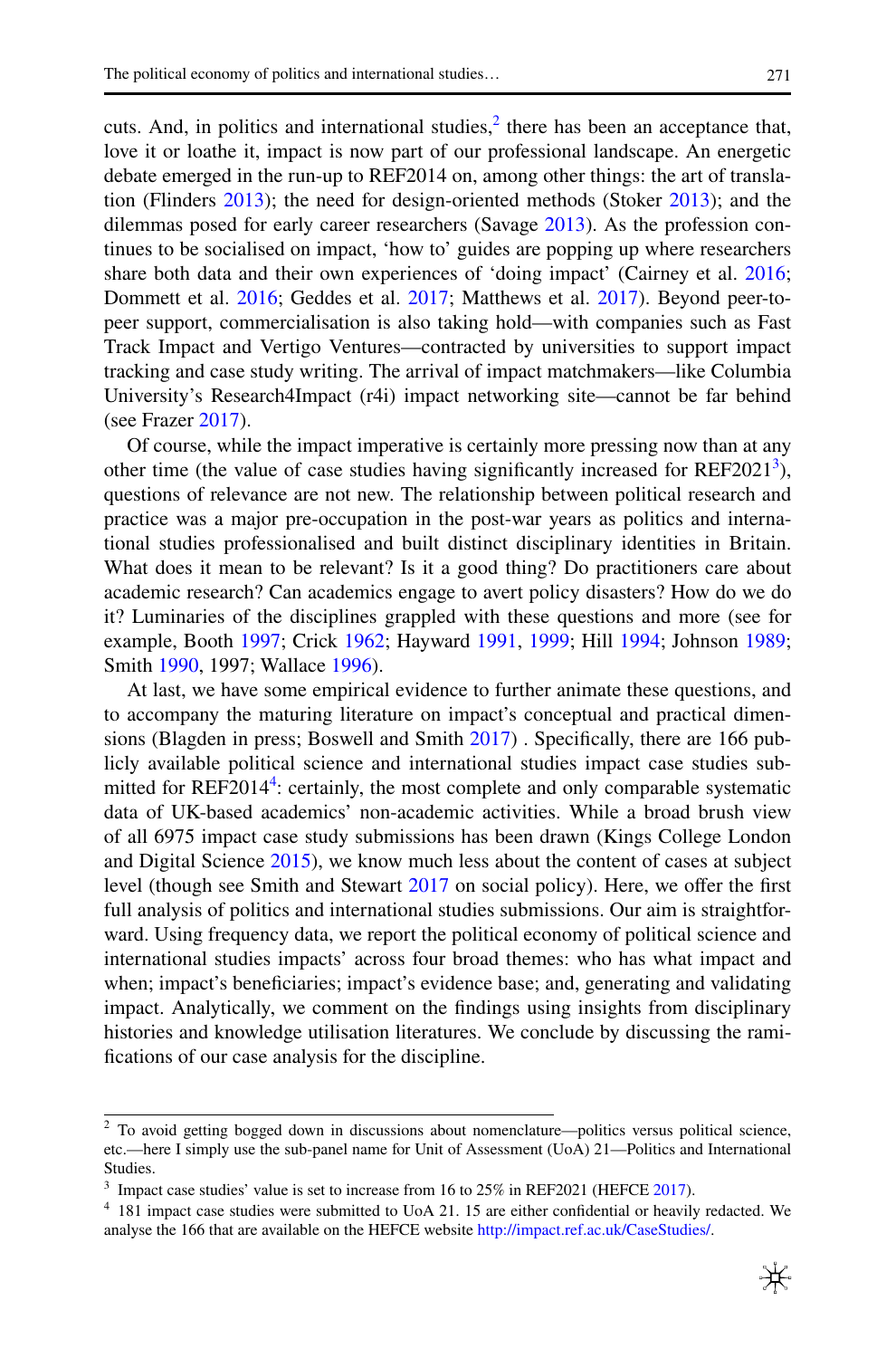| Score            | HEFCE REF2014 definition                                                                                                                                                           |
|------------------|------------------------------------------------------------------------------------------------------------------------------------------------------------------------------------|
| $4*$             | Outstanding impacts in terms of their reach and significance                                                                                                                       |
| $3*$             | Very considerable impacts in terms of their reach and significance                                                                                                                 |
| $2*$             | Considerable impacts in terms of their reach and significance                                                                                                                      |
| $1*$             | Recognised but modest impacts in terms of their reach and significance                                                                                                             |
| Unclassified (U) | The impact is of little or no reach and significance; or the impact was<br>not eligible; or the impact was not underpinned by excellent research<br>produced by the submitted unit |

<span id="page-2-0"></span>**Box 1** Impact case study scoring scheme. *Source* HEFCE [\(2012](#page-21-8))

#### **Data and methods**

We start with a brief note on the data. We coded 166 politics and international case studies submitted by 56 universities. We do not analyse the impact templates submitted by departments. The case studies are structured in fve prescribed sections: summary of the impact; underpinning research; references to research; details of the impact; and, sources to corroborate the impact. In most instances, coding is a straightforward business of following what is said in the text. That said, there are some instances where judgements were necessary—for example, in determining a case studies sub-feld.

We report frequencies; such a descriptive, distributional approach is all the data will allow. The REF rates case studies as Unclassified (U),  $1^*, 2^*, 3^*$  and  $4^*$  (where  $4*$  is the top-quality ranking, see Box [1\)](#page-2-0). No department achieved a 100%  $4*$  profile, so to isolate excellence we checked for diferences between fndings in all cases and those of the 15 universities with only  $3^*$  and  $4^*$  impact profiles ( $N=55$  case studies). We found broadly the same distribution across all our analytical dimensions.

We should be clear about the status of these cases. We cannot claim they represent the universe of UK-based academics' impact work. Rather, these have been selected and packaged by universities for the REF audit. The coupling of the number of staf members whose outputs were returned with impact case study numbers in REF2014, and so the possibility of taking a selective approach, may have worked to ensure that what was returned in impact is considered best practice rather than the comprehensive picture. But, this is speculation.

#### **Who has what impact, when?**

A political economy of impact requires a detailed mapping of who does what and when; this is the frst dimension of our data analysis. To begin, we identify our impact and the impactors. Regarding impacts claimed, the cases demonstrate a broad and careful interpretation of what beneft can be. A basic analysis of case study titles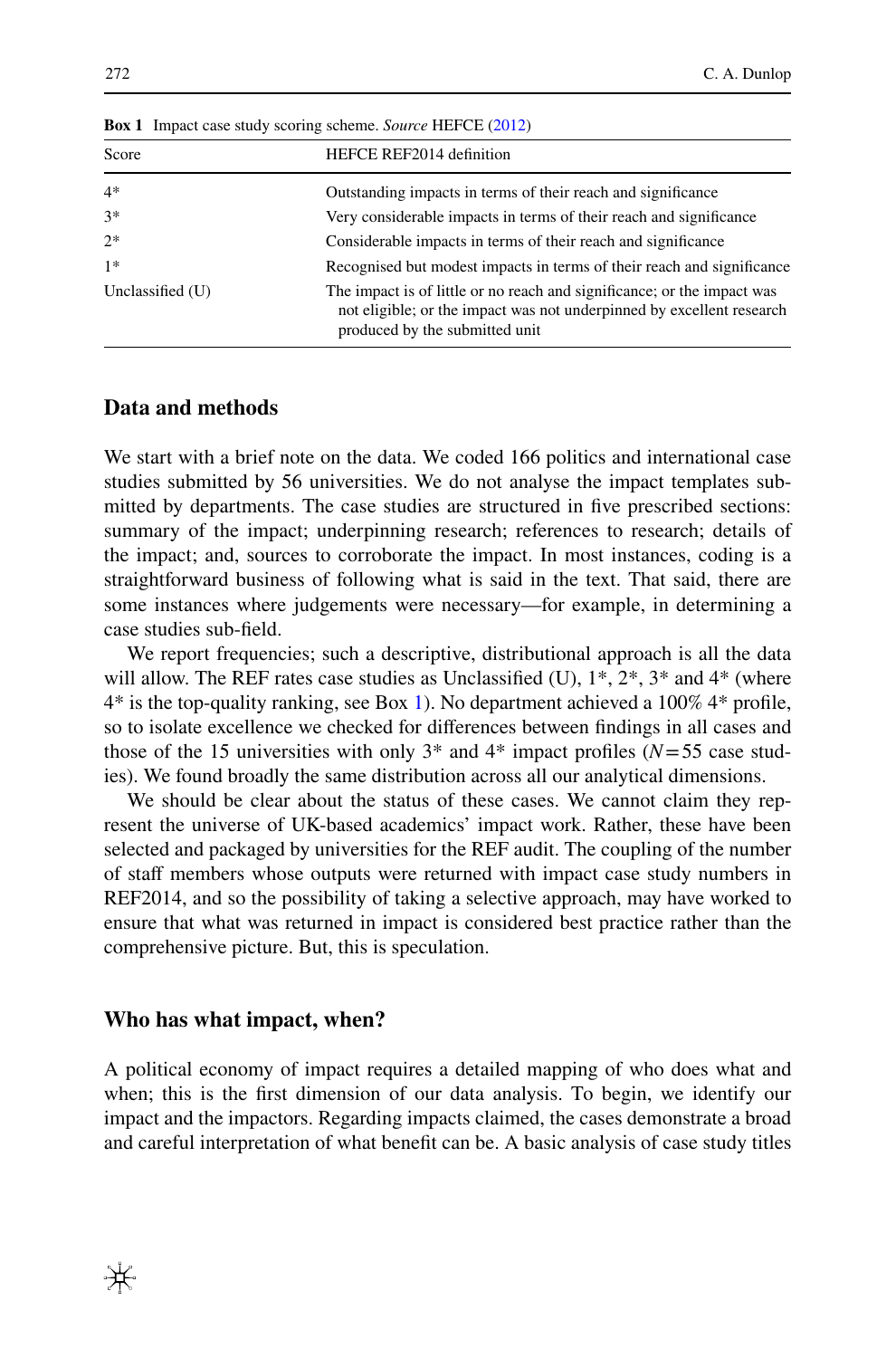reveals [5](#page-3-0)5 different verbs are used to characterise impact.<sup>5</sup> Four verbs dominate— 'improving' accounts for 11% of verbs used<sup>6</sup> ( $N=14$ ); 'informing' 9% ( $N=11$ ); 'shaping' 9% ( $N=11$ ); 'influencing' 8% ( $N=10$ )—and account for 37% of total verb use. Although certainly simplistic, these headline data show authors avoiding claims about change in a direct way (indeed, the verb change is only used twice in case study titles). Avoiding claims of change demonstrates our understanding of over four decades of knowledge utilisation studies (see Alkin [2013](#page-20-5) on the defning contribution of Carol Weiss in this regard)—social science can rarely be demonstrated as the source of change in society, polity or economy. This caution carries through to the texts themselves. Only 13%  $(N=22)$  of case studies make direct reference to having changed policy. By contrast, colleagues are more comfortable making claims about: infuencing user understandings (96%, *N*=160); shaping organisations' rules, procedures or processes (55%, *N*=91); and, enhancing public debate (25%, *N*=42). A good deal of attention is paid to unpacking these claims. All but one case study goes beyond just naming the impacts to identifying (or at least implying) the actions that underpin them. Although developing a shared understanding of what impact is across disciplines was identifed as a key challenge of REF2014 (Manville et al. [2015](#page-22-9)), in politics and international studies, academics converged upon similar ways of describing what they had done. So, in most cases, impact is generated by: making a contribution to debates  $(40\%, N=66)$ ; bringing new evidence into the public domain (40%,  $N=67$ ); and, producing best practice models (38%,  $N=63$ ).

Moving on to who makes an impact, single 'lead' academics dominate. In 66% of cases  $(N=109)$ , impact accounts are structured around one central figure and their research. We should be clear about what we mean here. Although many cases do make reference to other colleagues or team members from that department (42%,  $N=69$ ), two-thirds of the submissions use a single academic as the key author of impact throughout the texts.<sup>[7](#page-3-2)</sup> A total of 20% ( $N=22$ ) of those heroes are women. Academic collaborators from other UK universities are mentioned in 19% of cases (*N*=32) and international colleagues fair worse on 13% (*N*=21). What does this tell us? We can reasonably argue such 'heroic' accounts are refections of reality; they map on to the structure of knowledge production in the social sciences where ideas are often developed by individuals and where individual's backgrounds play a key role in how they engage with impact (Matthews et al. [2017\)](#page-22-5). Indeed, only 25% of cases name more than two researchers  $(N=42)$ . When it comes to acknowledging the contribution of academics from other places, the hand of the audit structure is at work. Ultimately, the REF is a competitive process which rewards partial accounts that spotlight one department and, in doing so, obscures the contribution of those beyond.

We can also think about 'who' has an impact in disciplinary terms. The importance of what is topical is clear when we explore how case studies are distributed across the discipline. Coding the case studies by the sub-feld of their authors and

<span id="page-3-0"></span> $5\,63\%$  ( $N=104$ ) of the cases use verbs in the title.

<span id="page-3-1"></span><sup>6</sup> Due the use of multiple verbs in some titles we fnd verbs used 122 times in the 104 cases.

<span id="page-3-2"></span> $7$  Key impactors have more mentions than anyone else in the case study.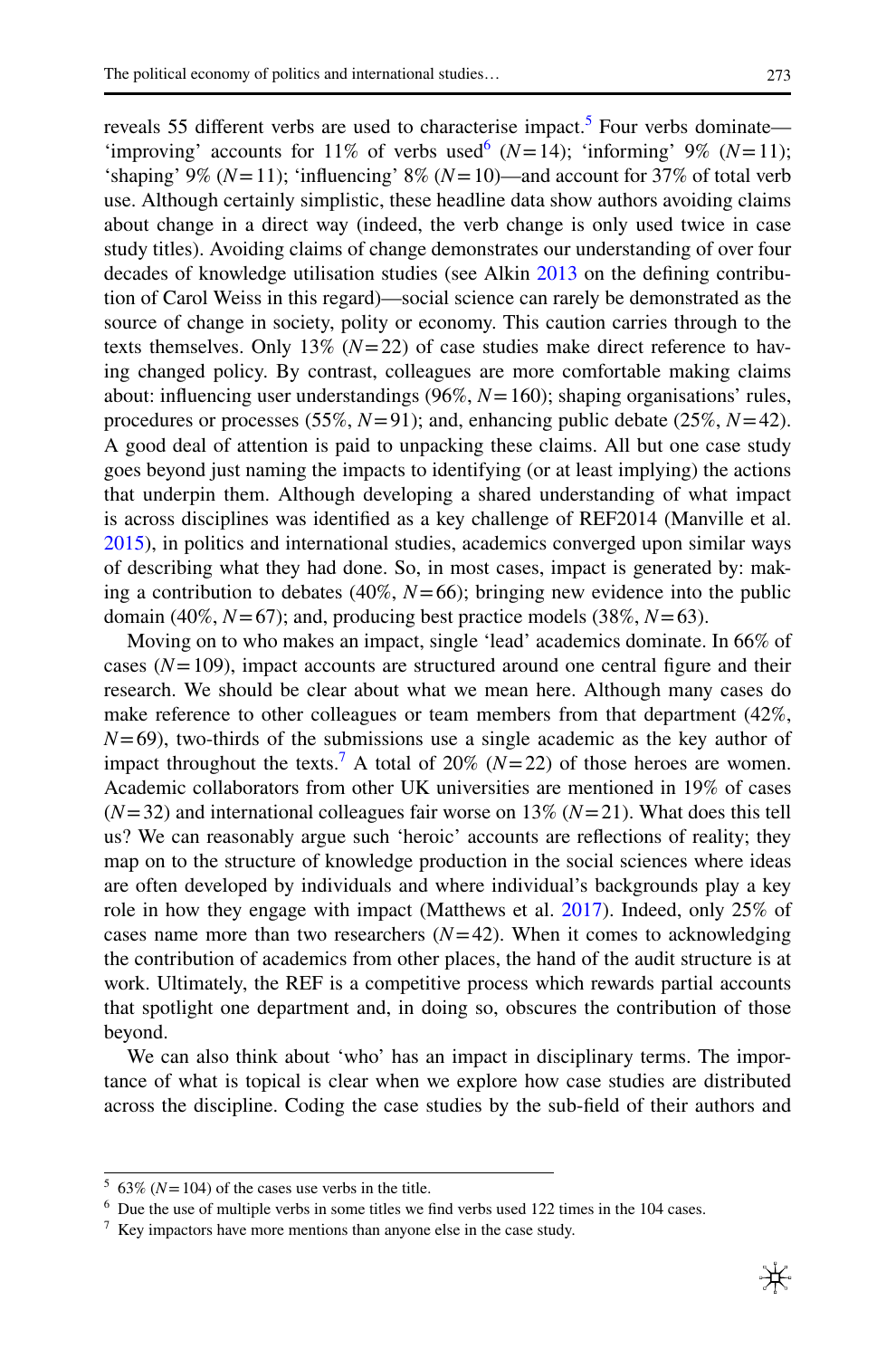

<span id="page-4-0"></span>**Fig. 1** Politics and international studies' case study sub-felds

underpinning research (Fig. [1](#page-4-0)) reveals four areas of the discipline dominate: public policy and administration 23% of cases (*N*=38); electoral and parliamentary studies at 17% ( $N=28$ ); security studies 14% ( $N=24$ ); and, human rights and conflict resolution 12%  $(N=20)$ . The data also demonstrate areas that are poorly represented. Political theory and comparative politics (two central parts of UK political science [Dunleavy et al. [2000](#page-21-9), p. 8]) account for only 5% (*N*=8) of the case studies. This is not so surprising. Political theorists are fewer in number than sub-felds like pub-lic policy, for example.<sup>[8](#page-4-1)</sup> This question of numbers is exacerbated by the fact they are often located in departments of Philosophy (which has its own Unit of Assessment in REF).<sup>9</sup> The emphasis on demonstrating impact rather than participating in public engagement poses a tough challenge for political theorists.<sup>[10](#page-4-3)</sup> Moreover, for some theorists the endorsement of impact is to endorse a neoliberal ideology and renouncement of the very critical faculties that are central to theory scholarship (Vincent [2015\)](#page-23-8). This may be especially true for theorists not working in the analytical, normative tradition (this helps account for the University of Oxford's contribution of half of the theory case studies). The absence of comparative politics is explained, in part, by the existence of the Area Studies panel (UoA  $27$ ).<sup>[11](#page-4-4)</sup>

Now we move to the question of time: when is impact generated? This temporal dimension of impact was keenly debated both before and after REF2014 with the 5 year window for impact—i.e., 2008–2013—seen by some as too narrow and the underpinning research cut-of date of 1993 as too short (Morgan Jones and Grant [2013](#page-22-10); Manville et al. [2015;](#page-22-9) Technopolis Group [2010](#page-23-9)). One recurring concern is that

<span id="page-4-1"></span><sup>&</sup>lt;sup>8</sup> I am grateful to one of my referees for reminding me of this. Unfortunately, we lack any hard numbers that profle the UK profession by specialism and sub-feld.

<span id="page-4-2"></span><sup>9</sup> [http://impact.ref.ac.uk/CaseStudies/Results.aspx?UoA=32.](http://impact.ref.ac.uk/CaseStudies/Results.aspx?UoA=32)

<span id="page-4-3"></span><sup>&</sup>lt;sup>10</sup> For a lively and wide-ranging discussion of political theorists' possible responses to impact see Brooks [\(2013](#page-20-6)), and the *Political Studies Review* symposium on the subject (Alexander [2015;](#page-20-7) Brooks [2015](#page-20-8); Dunn [2015](#page-21-10); Holland [2015](#page-22-11)).

<span id="page-4-4"></span><sup>&</sup>lt;sup>11</sup> [http://impact.ref.ac.uk/CaseStudies/Results.aspx?UoA=27.](http://impact.ref.ac.uk/CaseStudies/Results.aspx?UoA=27)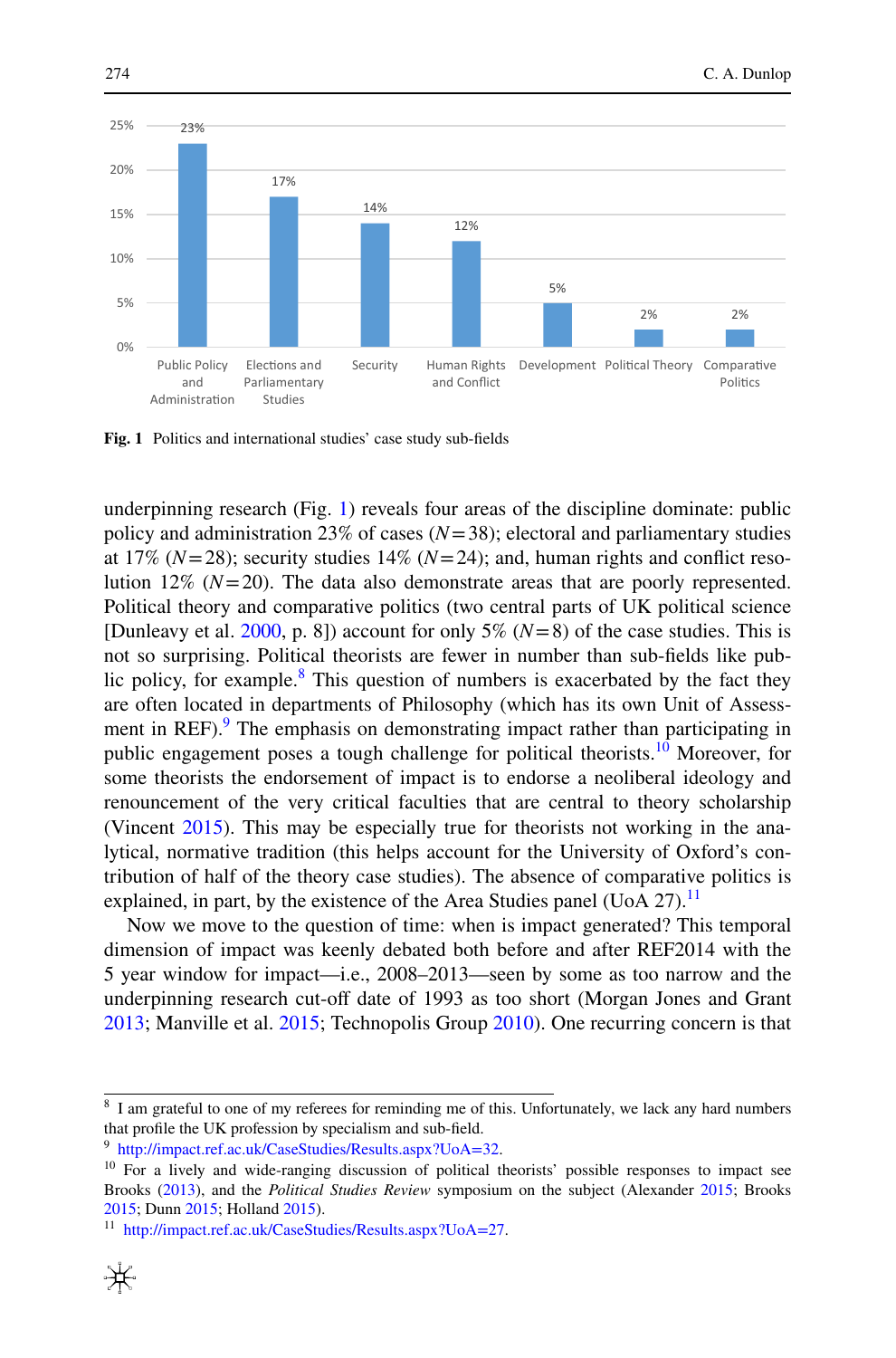| Beneficiary                             | $%$ of cases (N of cases)<br>$66\%$ (N = 109) |  |
|-----------------------------------------|-----------------------------------------------|--|
| UK government/policymakers/agencies     |                                               |  |
| Non-UK government/policymakers/agencies | $64\%$ ( $N=106$ )                            |  |
| NGOs/think tanks/charities              | $61\%$ ( $N=102$ )                            |  |
| International organisations             | $45\%$ ( $N=74$ )                             |  |
| UK parliament/parties                   | $42\%$ ( $N=70$ )                             |  |
| Public                                  | $22\%$ (N = 37)                               |  |
| Media                                   | $19\%$ ( $N = 32$ )                           |  |
| Business/industry                       | $5\%$ (N = 9)                                 |  |
| Courts                                  | $3\% (N=5)$                                   |  |
|                                         |                                               |  |

<span id="page-5-1"></span>**Table 1** Impact benefciaries

these timelines would result in an upsurge of impact-related research as academics hastily built alliances with potential users. Yet, when we look at the date spans of the underpinning research, and starting points of academic–user relationships, we see a far less frenetic picture.  $43\%$  ( $N=72$ ) of the cases are based on work or around relationships developed over 10 years or more before 2014, and 40% (*N*=66) are between fve and 9 years before the REF cut-of point. This date distribution is broadly the same when we compare those Universities with 3\* and 4\* impact profles against the rest.

These data counter fears of any 'ambulance chasing' in politics and international studies. Far from desperately engineering impact for a quick hit in the immediate run up to the audit, the data suggest a more limestone logic is at work,<sup>12</sup> where layers of academic engagement, relationships and research have built up over time to form impact. In contrast to the frustrations vented by colleagues in the 1970s and 1980s about the paucity of political scientists able to make a diference (Bevir and Rhodes [2007\)](#page-20-9), it appears that in the 1990s and 2000s, many UK-based political scientists took advantage of government advocacy (at least rhetorically) for evidencebased policymaking (EBPM) and engaged in impact work long before it became the subject of the research audit.

### **Impact's benefciaries**

We turn now to impact beneficiaries: who gains from politics and international studies work, and what is that work?  $95\%$  ( $N=157$ ) of cases had multiple beneficiaries (Table [1\)](#page-5-1). With 13 diferent types of benefciaries, we can no longer think in terms of 'reticent practitioners' (Grant [2010,](#page-21-11) p. 164; Hayward 1990, p. 320); a wide range of actors and sectors are willing to form efective relationships with academics. Most obviously, impact is found across the UK's political venues—government executives (UK Government, Scottish Government, Welsh Government, Northern Ireland Executive and local governments) are benefciaries in two-thirds of cases

<span id="page-5-0"></span><sup>&</sup>lt;sup>12</sup> I thank Sharon Witherspoon (Academy of Social Sciences) for this characterisation.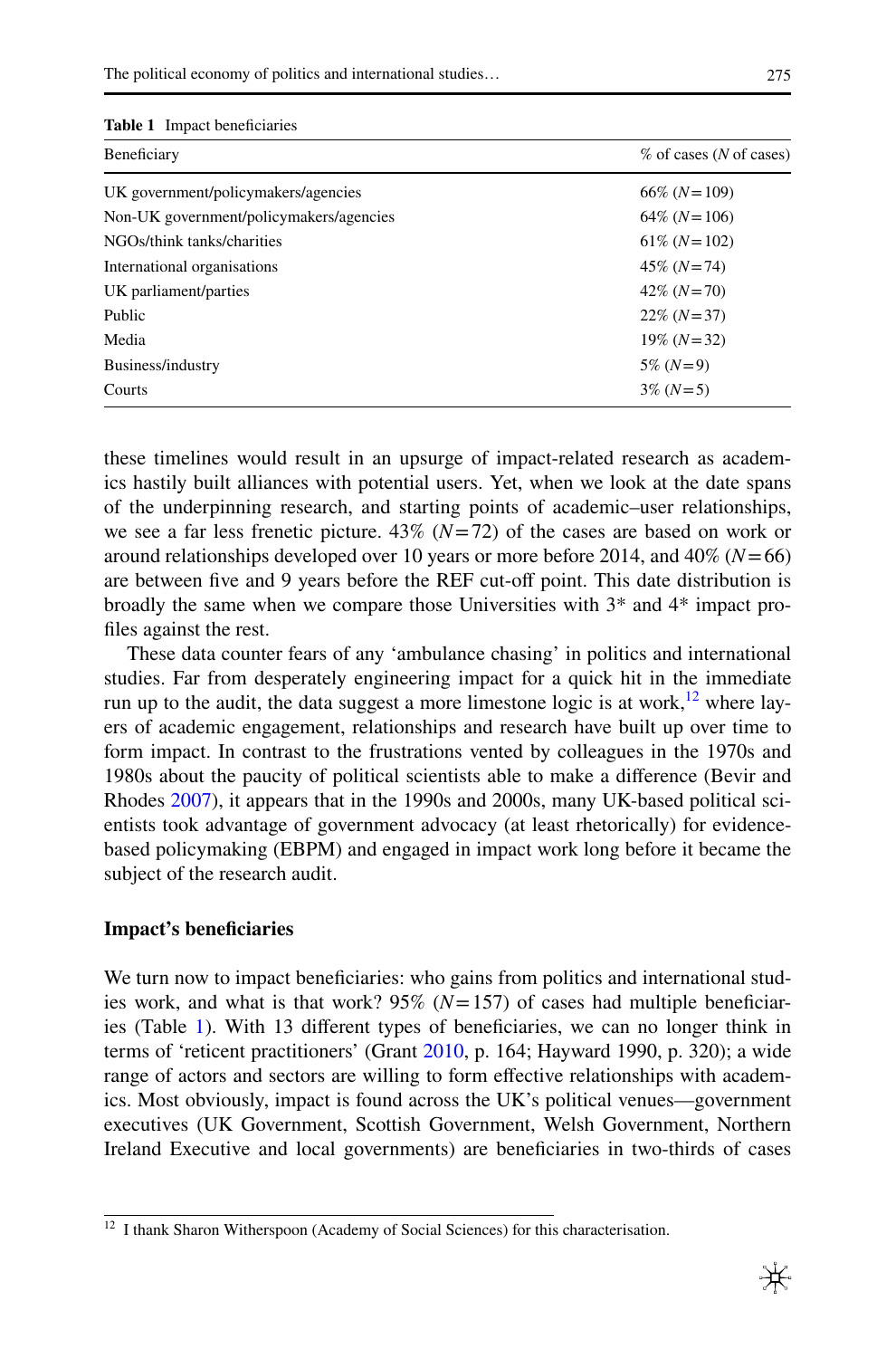66% ( $N=109$ ) and UK's parliaments<sup>[13](#page-6-0)</sup> and assemblies feature in 42% ( $N=70$ ). This compares favourably with analysis of the entire REF2014 impact submissions across all disciplines, which puts these fgures at 20 and 17% respectively (Kings College London and Digital Science [2015](#page-22-8), pp. 55–59). These fndings echo earlier observations in the profession that the UK 'policy community is getting quite extraordinarily good value out of UK Politics and International Studies' (ESRC [2007,](#page-21-12) p. 32).

There are supply and demand logics behind this focus around government and legislatures. On supply, while the impact imperatives encourages academics to 'get out more' (Campbell and Childs [2013,](#page-20-10) p. 185) and has made academics more visible (Talbot and Talbot [2015,](#page-23-10) p. 190), as we have seen, the case study evidence suggests that these excursions pre-dated the build up to REF2014 by some time. Public funding bodies have long been mindful of Haldane's vision of working in tandem with academics (King [1998](#page-22-12)). Indeed, when it was created in 1965, the Social Sciences Research Council (SSRC) aimed to promote the production of 'policy-relevant knowledge' (Bevir and Rhodes [2007,](#page-20-9) p. 255). Despite a government climate which was hostile to social science in the 1980s, Grant notes this is when the steady promotion of relationships between politics academics and the civil service began in earnestness (Grant [2010,](#page-21-11) pp. 101, 105, 123–124). Such overtures are not uncontroversial, of course. In *The Limits of Political Science*, Johnson [\(1989](#page-22-7)) ofers an excoriating critique of this move towards practitioners as based on 'illusions of utility' ([1989,](#page-22-7) pp. 57–86) bound to result in 'embarrassing' research which is 'too impressionistic in content and method to be applied with any confdence to practical afairs' ([1989:](#page-22-7) Preface). Similar sentiments were voiced in international studies with Hill bemoaning the 'siren sound of policy relevance' that lured colleagues from the pursuit of intellectual endeavour (1994; see also Smith [1990,](#page-23-5) p. 153). In the 1990s, practitioner links were institutionally consolidated in research structures. Notably, the ESRC's thematic research initiatives designed with practitioners in mind—for example, the Whitehall Programme (1994–1999) and Evidence Network (launched in 2000)—rewarded mission-driven academics and socialised the profession towards today's pathways to impact agenda and What Works Centres (launched in 2013).

More pertinent, however, is change on the demand side. Historically, there has been concern that 'political scientists were more interested in developing relationships with civil servants than the other way around' (Grant [2010,](#page-21-11) p. 124). Increased policy complexity (both in terms of the technical complexity of issues and complications posed by the UK's evolving composite polity and globalisation) and the advent of open policymaking and evidence-based policymaking (EBPM) which have been institutionalised in the UK civil service and beyond since the late 1990s, at least as totemic ideas of modernity and good governance, have pushed civil servants to engage with academics both inside (for example in scientifc advisory committees—see LSE GV314 [2017\)](#page-22-13) and outside the machinery of government (Davies et al. [2000;](#page-21-13) Nutley et al. [2007](#page-22-14); Talbot and Talbot [2015,](#page-23-10) p. 188).



<span id="page-6-0"></span><sup>&</sup>lt;sup>13</sup> Geddes ([2017\)](#page-21-14) offers an interesting breakdown comparing the number of witnesses from higher education to other sectors across House of Commons' diferent select committees.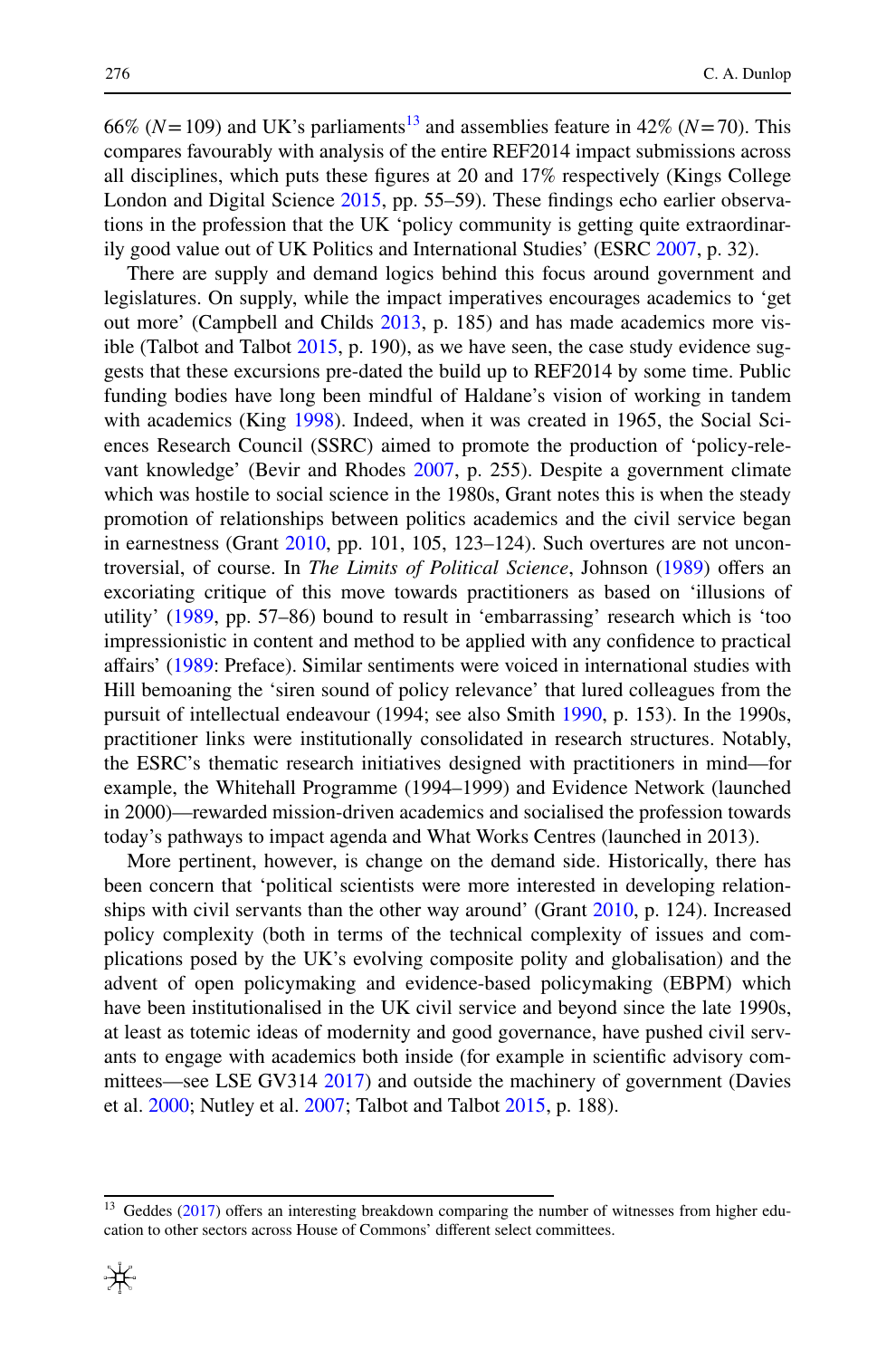This is not simply a story about UK-based academics working with UK-based policymakers, however. Internationalisation is very strong: 64% of cases (*N*=106) involve non-UK governments as beneficiaries,  $45\%$  ( $N=74$ ) international organisations and 58% of all cases  $(N=96)$  record some kind of international impact. There are also various non-governmental actors (NGOs) in the cases—most notably 61%  $(N=102)$  are linked to NGOs and charities and think tanks (UK-based or international). This makes sense given that  $27\%$  ( $N=45$ ) of cases address populations they define as disadvantaged.<sup>[14](#page-7-0)</sup>

And, then there are the rest. Perhaps unsurprisingly, covering only 5% of cases  $(N=9)$ , politics and international studies academics' work with business and industry is some way-of the 'triple helix' knowledge production mode that conceptualises developments in the natural sciences' external links with industry (Etzkow-itz and Leydesdorff [2000\)](#page-21-15). More notable is the extremely low level of interaction between academics and the public who are listed as direct benefciaries in 22% of cases  $(N=37)$ . This is less an indication of paucity of impact on citizens, and more a reflection of the difficulty of capturing and isolating effects on public values in a convincing way (for a forerunning comment on this see ESRC [2007](#page-21-12), p. 34). Thus, while Stern's review<sup>15</sup> of REF2014 bemoans the absence of citizen benefit in impact submissions [\(2016](#page-23-11): Sects. 54, 83, recommendation 7), academics' interactions with the general public might be better thought of as engagement. As such, they are not well captured in impact case studies. Indeed, the 2007 review of the profession found not only 'considerable evidence of engagement with end-users in the policy community, narrowly construed …' but '… *even more evidence of knowledge transfer more broadly construed*' (2007: 5–6, emphasis added).

#### **Impact's evidence base**

Next we explore the evidence base in the case studies—what HEFCE refers to as 'underpinning research'  $(2011)$  $(2011)$ <sup>16</sup> First, we consider research methods. If is oft said that research users, government in particular, prefer statistics—the so-called 'killer facts'—which have the advantages over qualitative evidence of both simplicity and malleability (Dunleavy [2011;](#page-21-17) Shucksmith [2017;](#page-22-15) Stevens [2011;](#page-23-12) Wood [2012](#page-24-0)). Yet,

<span id="page-7-0"></span><sup>&</sup>lt;sup>14</sup> Disadvantaged or marginalised populations identified as such in the studies include women, ethnic minorities, refugees, indigenous populations, LGBTQ+ and disabled.

<span id="page-7-1"></span><sup>15</sup> Published in July 2016, the *Building on success and learning from experience: an independent review of the Research Excellence Framework* by Lord Nicholas Stern makes recommendations on the future operation of the REF. The review examines the allocation of university research funding by funding councils and how it can be more efficiently allocated so that universities can focus on carrying out worldleading research. The review had twelve recommendations, two of these concerned changes to the impact component of the REF: institutions should be given more fexibility to showcase their interdisciplinary and collaborative impacts by submitting 'institutional'-level impact case studies, part of a new institutional-level assessment; and, case studies could be linked to a research activity and a body of work as well as to a broad range of research outputs.

<span id="page-7-2"></span><sup>&</sup>lt;sup>16</sup> "Underpinned by" means that the research made a distinct and material contribution to the impact taking place, such that the impact would not have occurred or would have been signifcantly reduced without the contribution of that research' (HEFCE [2011](#page-21-16), para 161c).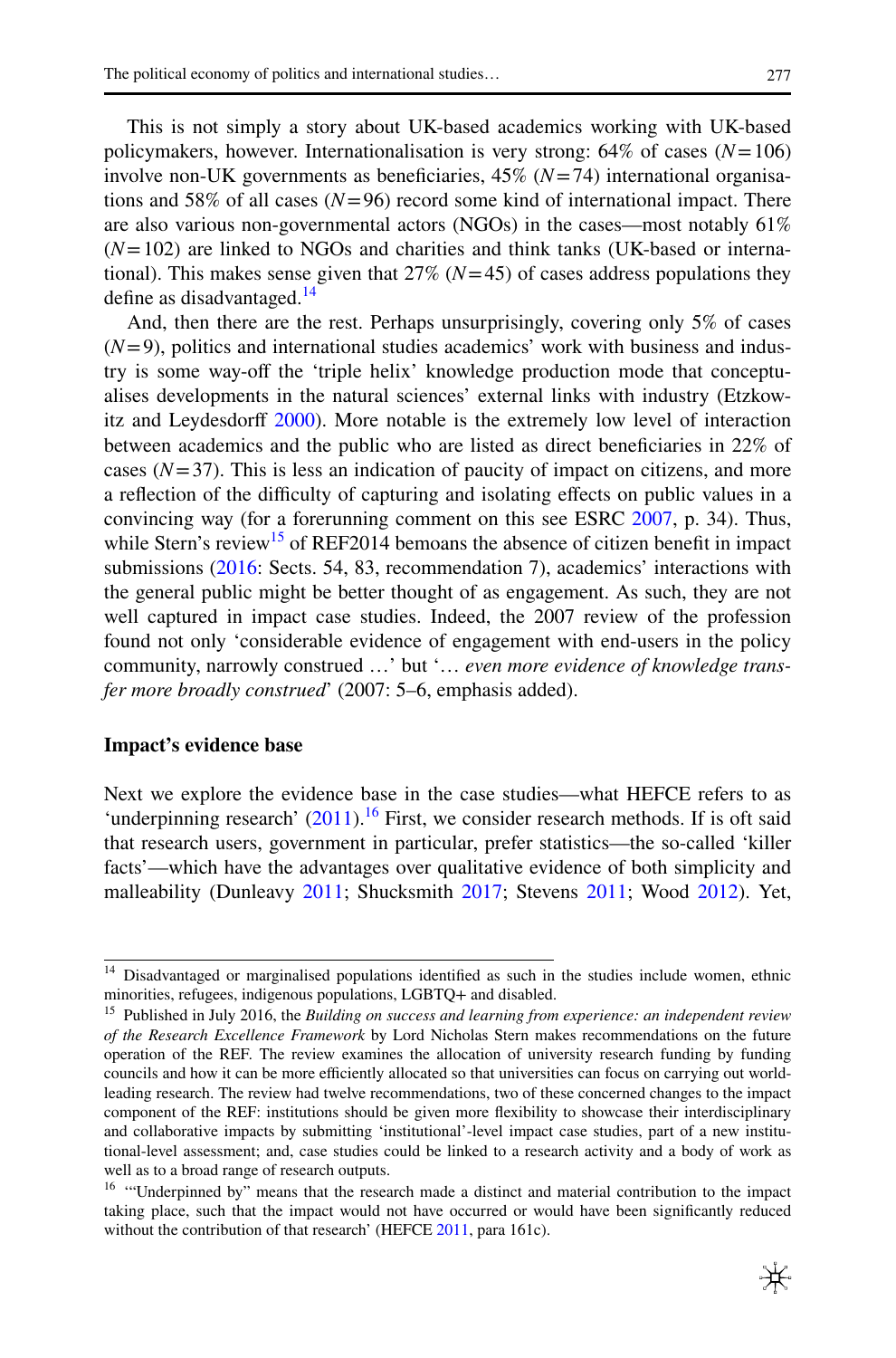

<span id="page-8-0"></span>**Fig. 2** % of cases using specifc methods

in politics and international studies, we see a truly mixed economy with a range of qualitative and quantitative tools underpinning the case studies (Fig. [2](#page-8-0)). 44% of cases are rooted in two or more methods  $(N=73)$ . The importance of descriptive studies or evidence reviews is of particular note; 76% (*N*=126) involve the transfer of this evidence to users and in 40% of cases, this is the single method used  $(N=66)$ . This backs a point made in a recent Joseph Rowntree Foundation/Carnegie Trust report that policymakers value accumulated knowledge and academic expertise that provide an intellectual backdrop more than fndings from a discrete piece of research (McCormick [2013;](#page-22-16) see also Avery and Desch [2014](#page-20-11), p. 229; Shucksmith [2017](#page-22-15); Talbot and Talbot [2015,](#page-23-10) p. 190). Beyond these reviews, traditional survey work underpins 29% ( $N=48$ ), qualitative interviews 23% ( $N=39$ ) and conceptual frameworks  $20\%$  ( $N=33$ ). Again, this even spread matches the requirements reported by some users (Talbot and Talbot [2015,](#page-23-10) p. 190 survey of senior civil servants in the UK). We also see more niche methods such as experiments and ethnography registering impact at 4% of cases each  $(N=6)$ . This embrace of a plurality of robust methods is undergirded by substantial ESRC action on methods training in the 1990s. This has enabled the profession to ditch what Hayward called the 'humdrum' methodology of muddling through by seeing what emerges from data ([1991,](#page-21-5) pp. 320–321; see also Hayward [1986\)](#page-21-18) and, as a consequence, has surely brought credibility to the political science voice.

We can dig deeper into the nature of academic work reported in the cases studies. Specifcally, we are interested in the 'mode' of knowledge that is infuential. In their ground-breaking sociology of science volume, Gibbons et al. ([1994\)](#page-21-19) introduce us to two 'modes' of knowledge production. Mode 1 is well known; this is the world of so-called 'basic research' principally motivated by academic rationales in isolation of concerns with wider utility or societal applicability. Despite empirical ambiguity (Martin [2011](#page-22-17)), it is widely accepted that such 'blue skies' work is becoming a 'minority preoccupation' in universities giving way to a second more applied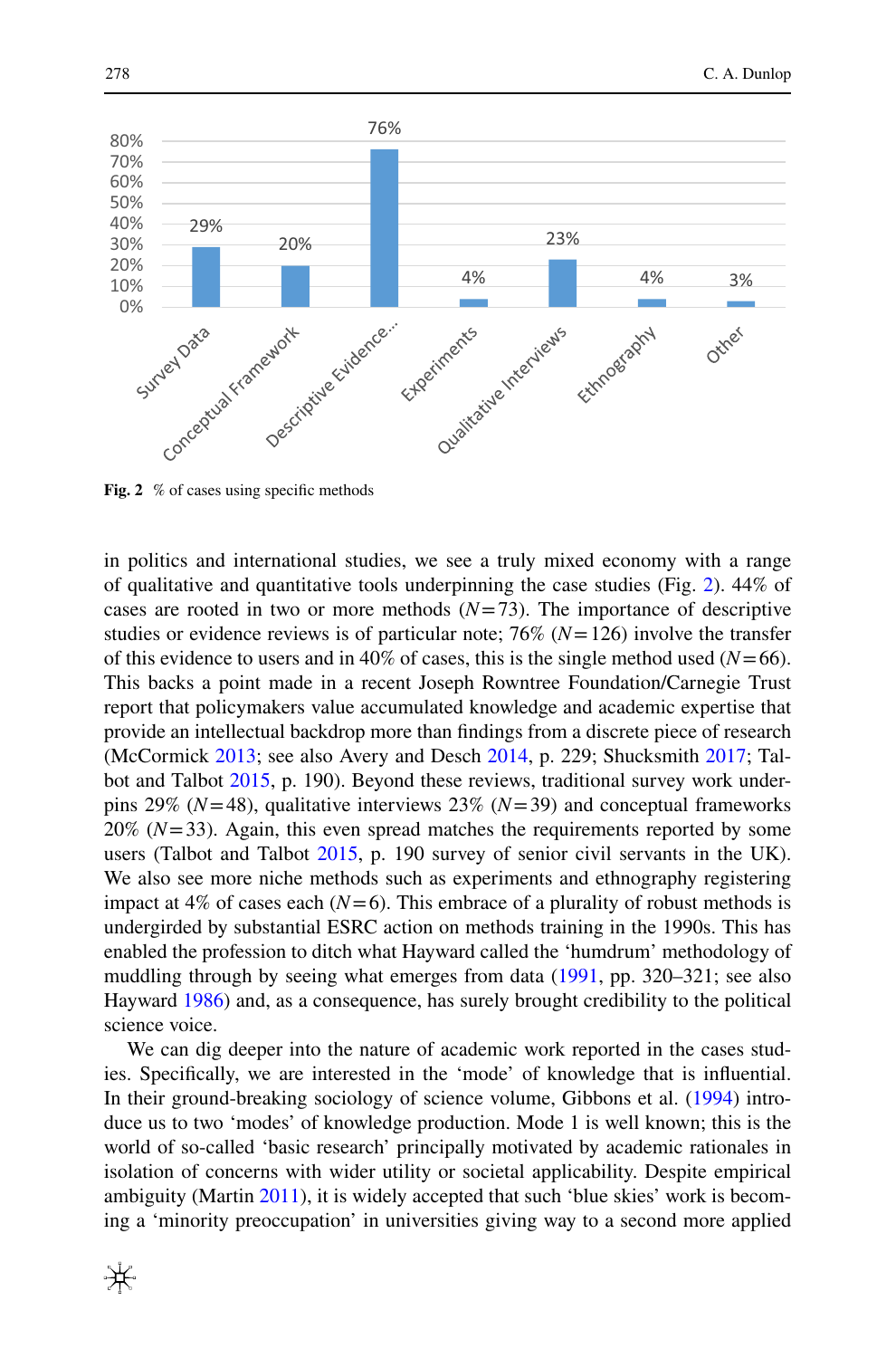knowledge type (Nowotny et al. [2003,](#page-22-18) p. 184; see also Bentley et al. [2015\)](#page-20-12). Mode 2 captures this knowledge produced by multi-disciplinary teams brought together to address specifc problems. Coding our cases for these modes throws up curious findings; notably,  $25\%$  ( $N=41$ ) are grounded in mode 1. These findings may give solace to those who defend 'pure' research as embodying an alternative utility to policy relevance (Lynd [1939;](#page-22-19) Smith [2002\)](#page-23-13). This importance of 'blue skies' thinking runs against the early impulse of the UK impact agenda. The Warry Report (2006) produced for RCUK, and central in the initiation of impact discussions in government, narrowly focussed on the economic impacts implied by mode 2 type systems of knowledge (Watermeyer [2014,](#page-23-3) p. 202). Yet, in politics and international studies, a quarter of impact is generated by academics whose work is neither predicated on making socio-economic contributions, nor on any institutionalised alignment or relationship with stakeholders. This demonstrates how both the broadening of impact's defnition for REF2014 (in the wake of the backlash against reports like Warry), and its enactment on the ground by academics, has avoided the instrumental and economic vision advanced in the early discussions.

But what of mode 2? Mode 2 knowledge is transdisciplinary; that is, it mobilises a range of methods and theories fusing them in innovative and efective ways (Gibbons et al. [1994](#page-21-19); Nowotny et al. [2003\)](#page-22-18). Only 7% (*N*=11) of cases declared research across disciplines (something recognised by the UoA 21 panel [Main Panel C, 2015] and subsequent Stern review [Stern, [2016](#page-23-11): Sects. 40, 52, recommendation 5]). What we have instead is a pre-eminence of what we term 'mode 2-lite' research. 68% of cases  $(N=113)$  have aspects of mode 2—research is problem focussed and generated in relation to a specifc context—but, none involves knowledge that we could say truly transcends the discipline. This makes sense; career incentive structures are discipline focussed: academics' career progression, where research gets published, and the type of research that gets funded, and, correspondingly, the low status of research that does not fall within those clear boundaries all militate against working across silos (ESRC [2007,](#page-21-12) p. 18; Warleigh-Lack and Cini [2009\)](#page-23-14). Mono-disciplinary work may be particularly pronounced in politics and international studies whose journeys towards professionalisation in the post-war era involved the self-conscious distinction from their interdisciplinary roots in law, sociology, economics, history and philosophy (Bull [1976](#page-20-13); Capano and Verzichelli [2016;](#page-20-14) Crick [1975](#page-21-20); Hayward [1999](#page-21-6); Smith [1990;](#page-23-5) Wallace [1996\)](#page-23-6).

Finally, our analysis addresses quality (a major area of debate in the run-up to REF2014—Bishop [2013](#page-20-15); Curry [2013\)](#page-21-21). Case studies were to be underpinned by research of at least 2\* quality—recognised internationally in terms of originality, signifcance and rigour—but these outputs are not assessed. This raises at least two challenges. First, given the likely applied nature of social science that is impactful, the questions of what outputs would be cited—for example, the scale of non-traditional formats included—and how case study authors demonstrate having met the 2\* threshold loomed large (Tinkler and Dunleavy [2012\)](#page-23-15). 898 outputs were referenced in the 166 cases (mean of 5.4) with 109 (66%) submissions using the maximum six references allowed (Fig. [3](#page-10-0) has the full breakdown). In terms of the research mix, as anticipated, grey literature is present—working papers and official reports account for 12% of outputs  $(N=107)$ —although perhaps not as prevalent as expected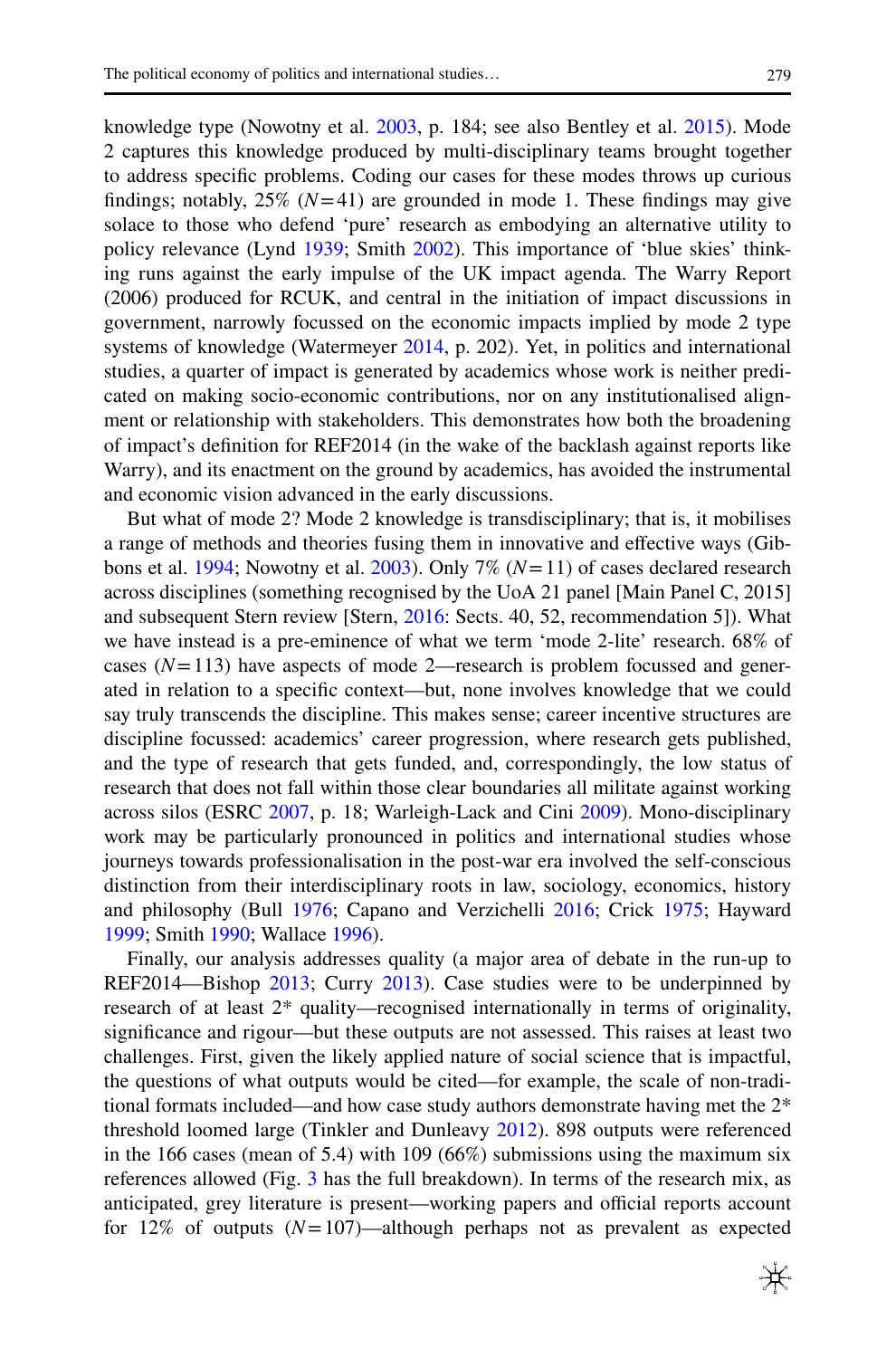

<span id="page-10-1"></span><span id="page-10-0"></span>

|         | <b>Table 2</b> Most frequent journal |
|---------|--------------------------------------|
| outlets |                                      |

| Journal outlet                                   | Number<br>of cites |
|--------------------------------------------------|--------------------|
| Parliamentary Affairs                            | 18                 |
| <b>International Affairs</b>                     | 17                 |
| <b>Political Studies</b>                         | 16                 |
| Environment and Planning C—Government and Policy | 9                  |
| Journal of European Public Policy                | 9                  |
| Review of International Studies                  |                    |
|                                                  |                    |

(Tinkler and Dunleavy [2012\)](#page-23-15). Formally published and peer-reviewed works form the bulk of the underpinning research—articles, book chapters and books comprise 86% (*N*=770) of politics and international studies impact portfolio. Moreover, it is worth noting that  $46\%$  of case studies ( $N=77$ ) used the 'references to research' section to ofer assurances of research quality—listing journal impact factors, citation or download rates, grant success and prizes as indicators of research quality.

The second puzzle is that 4\* impact case studies could be underpinned by less than excellent research; a product of what Dunleavy terms HEFCE's 'impossibilist' discourse on research excellence [\(2011](#page-21-16)). It is not possible to defnitively answer whether or not there has been a bifurcation of excellence in research outputs and those outputs underpinning impact case studies. But, we go some of the way there by analysing journal outlets. 49% (*N*=440) of the entire evidence base is published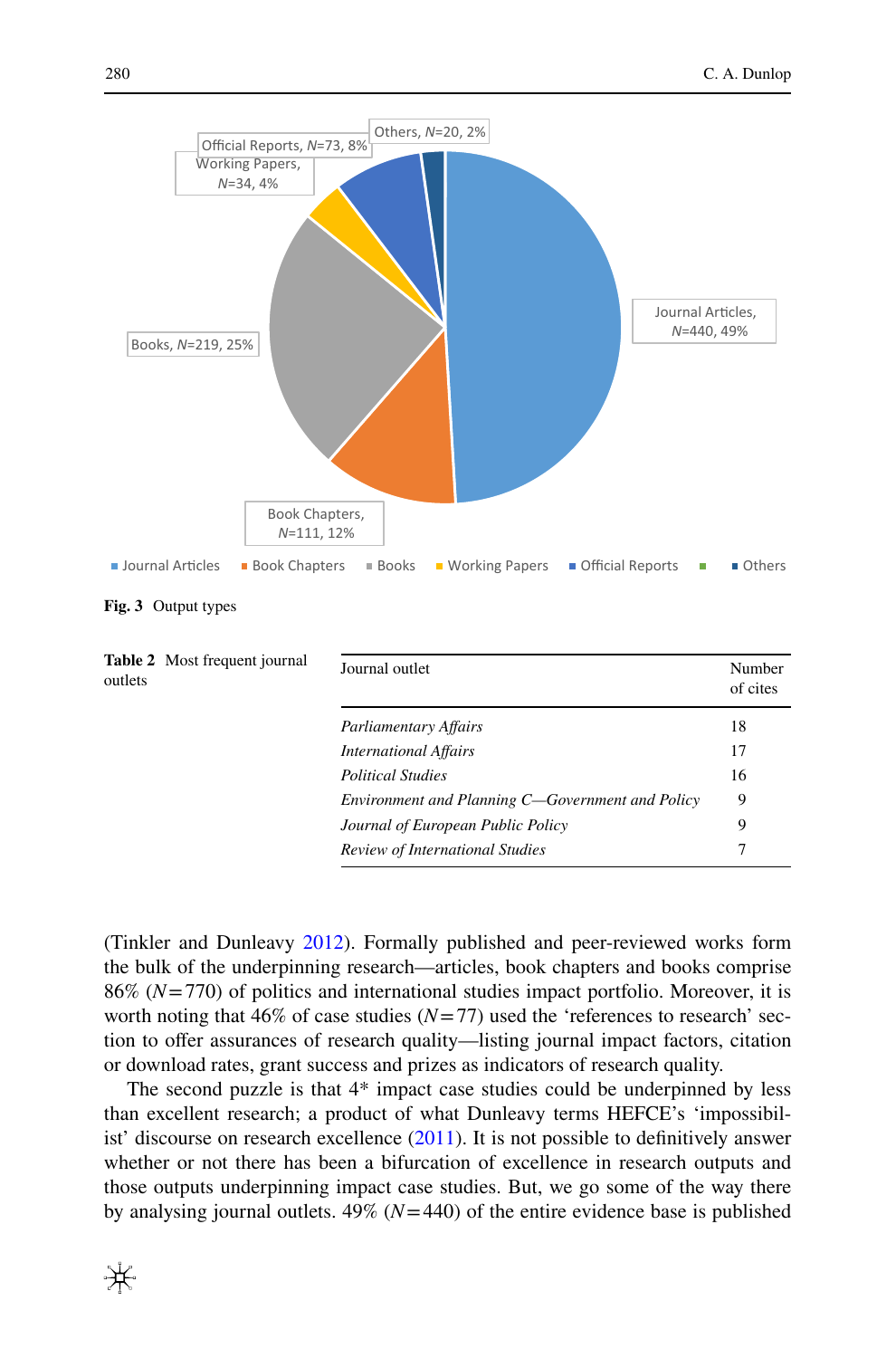in articles in 233 diferent journals though there is some concentration around the practitioner- and policy-oriented publications—the Hansard Society's *Parliamentary Afairs* and Chatham House's *International Afairs* (see Table [2](#page-10-1)). We then go further. Using the Social Sciences Citation Index<sup>17</sup> (SSCI) 2015 journal rankings, we examine the percentage of articles published in journals ranked in the top third of three SSCI categories: Political Science, International Relations (IR) and Public Administration. 50% of articles are in top third ranked Political Science journals. This fgure rises to 67% for IR journals and 68% for Public Administration. When we consider only the case studies of those ffteen institutions ranked either 3\* and 4\* on impact, these fgures increase in all categories to: 58% in top third ranked Political Science journals; 77% in IR; and, 87% in Public Administration.

We also look at quality in terms of the extent and type of grants that underpin impact research. A total of 371 grants are mentioned in the case studies with 79% citing at least one grant  $(N=131)$ . Again, we see another mixed economy. Although the ESRC leads the way with  $23\%$  ( $N=86$ ) of grant funds, government monies— UK and international—international organisations, and charities (including British Academy, Leverhulme Foundation, Nuffield Foundation and Wellcome Trust) make up 53% of grants cited in case studies (*N*=196). European Research Council (ERC) grants are noticeably low at only  $10\%$  ( $N=17$ ). This is perhaps explained, at least in part, by the absence of an impact component in the EU grant application process and presence of an Area Studies panel as an alternative venue for European Studies scholars (indeed 16 of that panel's 68 impact case studies are European Union (EU) focussed.

#### **Impact generation and validation**

We now address how impact is generated and evidenced. Taking generation frst, we analyse the starting points of impact; how does the impact ball get rolling? By coding the case study narratives for how relationships develop in the frst place, we fnd that academics initiated contact with users in approaching two-thirds of the cases (61%,  $N=102$ ). This academic entrepreneurship endorses the view that what time-pressured practitioners often need the most is advice based on research that has already taken place as opposed to speculative, exploratory work (ESRC [2007,](#page-21-12)

<span id="page-11-0"></span><sup>&</sup>lt;sup>17</sup> The evidence linking journal rankings with quality is mixed for Politics and International Studies where publication strategies are not tied to preferred journal lists. For example, Allen and Heath ([2013\)](#page-20-16) fnd a positive and signifcant association between 4\* grading in RAE 2008 and the proportion of articles published in top ten journals. But, in HEFCE's analysis of correlation between SCImago journal rankings and REF quality profles, Politics and International Studies item score was 0.250 some way behind the highest of 0.751 for Economics and Econometrics where journal rankings are central to publication strategies (HEFCE [2015](#page-21-22), p. 34, Table A23; see also Wilsdon et al. [2015](#page-23-16), p. 84). We also acknowledge that Institute for Scientifc Information (ISI) impact factor ranking system is imperfect. It gives the advantage to those journals whose articles quickly attract citations, using the number of citations in the first 2 years after article publication as the key metric. Moreover, the ISI index disadvantages relatively new journals (Christenson and Sigelman [1985](#page-20-17)). See Plümper ([2007\)](#page-22-20) for a fuller critique and alternative ranking system; we should note that this alternative system does not produce results that are fundamentally diferent from impact factors! (2017, p. 48).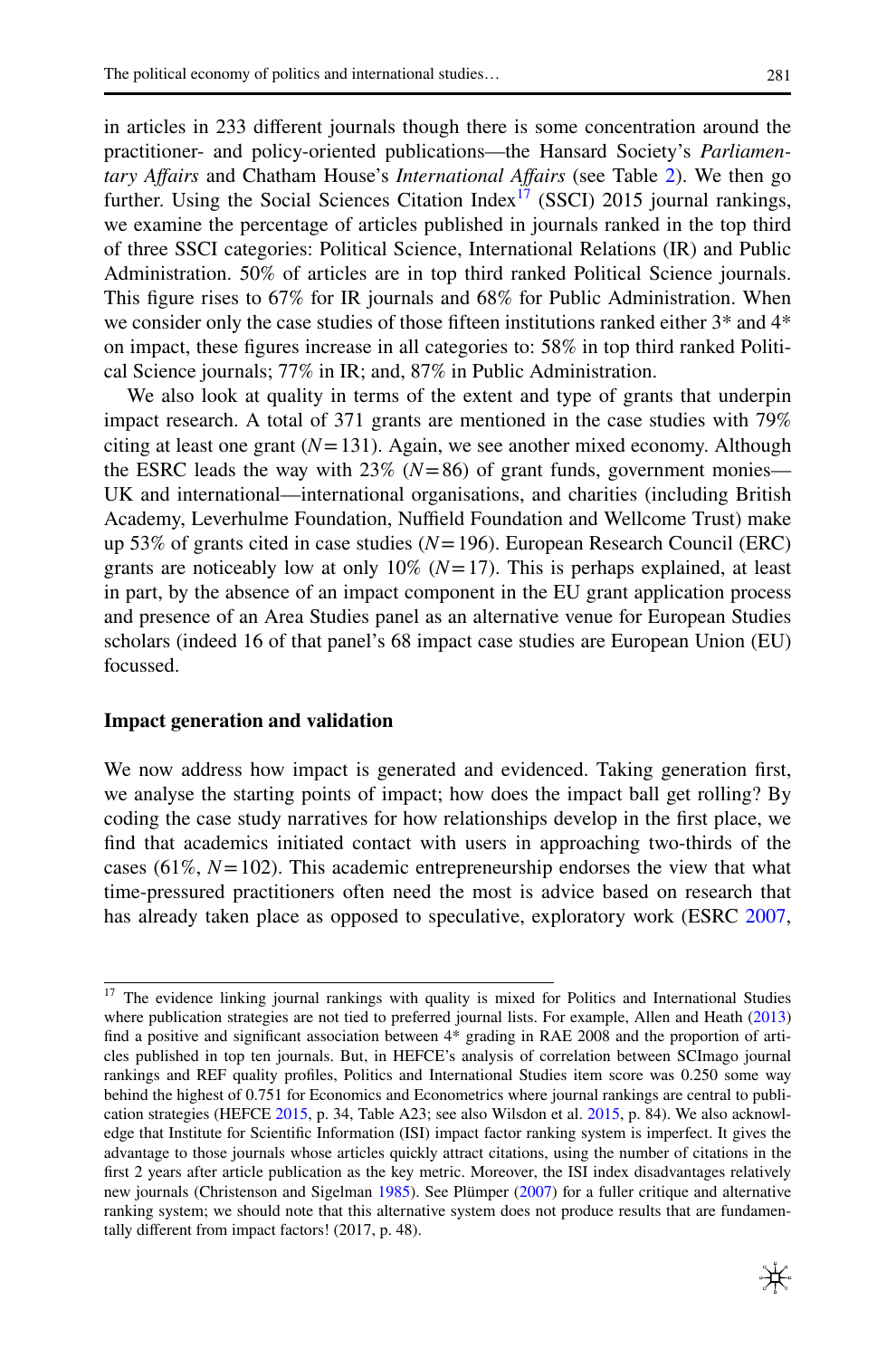p. 36; see also Weiss [\[1977](#page-23-17)] on the enlightenment function of social research). Coproduction—where impact starts with shared research projects between academics and users—and commissioned work—where academics bid for contract research work—both lag some way behind on 14% of cases each (*N*=24, *N*=23 respectively). This reliance on proactive mission-driven academics in politics and international studies may balance out a little in REF2021 if the co-production agenda of the ESRC bears fruit (ESRC [2007](#page-21-12)), and with a corresponding increase in non-academic groups' awareness of academics need to generate impact.

This vision of academics seeking out potential users is some way-of the doomsday scenarios advanced before REF2014 which raised the spectre of scholars becoming little more than knowledge workers beholden to regulatory frameworks (Burawoy [2011](#page-20-18)). Far from being slaves to the audit, in politics and international studies at least, colleagues have been willingly reaching out beyond the academy for years before the impact agenda was born (see the earlier discussion of the time dimension). This echoes some of the discussions in the discipline in the run-up to REF2014. Gender politics specialists powerfully argued that many of feminist scholars have always spoken in impact (Campbell and Childs [2013](#page-20-10)). We explored this empirically and found that there is indeed a sizeable number of 'boundary spanners' (Tushman [1977;](#page-23-18) see also March and Simon [1958\)](#page-22-21). Over a ffth of cases (21%, *N*=35) involve academics with a non-research-related (and often long-term) commitment to user groups that is integral to the impact they generate—often occupying official roles on a semi-permanent basis. For example, academics are variously: members of political parties, NGOs and charities. An understanding of both academic and practitioner worlds drives boundary spanners to use their research to open up what could otherwise be closed systems. But, it goes beyond understanding alone. Nearly a third of these boundary spanners are active in cases that involve disadvantaged populations (31%, *N*=11).

With boundary spanners found in a fifth of cases, we are some way off the disci-pline's roots in the nineteenth century and early twentieth century when '… it was considered an advantage to have had personal political experience' (Hayward [1999,](#page-21-6) p. 2). But, this does shed a light on the importance of being normative for impact with a non-trivial number of activist academics following the Gandhian path of 'being the change they want to see in the world'.

Moving beyond how impact relationships start, we code what academics actually do in impact generation. In all cases, there are multiple communication pathways to impact (Table [3](#page-13-0)). Direct interaction is central: 80% of cases cited direct briefings ( $N=133$ ) and 56% interviews with key stakeholders ( $N=93$ ). Academics hold advisory positions in  $44\%$  ( $N=73$ ). This refers to time-limited roles that are usually problem specifc, and so is distinct from our boundary spanners discussed above. On this evidence, scholars have been able to come a long way since the 1970s and 1980s when they were chided for being '… too happy to stick to the library and too self-effacing to push their way into the corridors of power' (Ivor Crewe in Grant [2010,](#page-21-11) p. 103), not paying 'sufficient attention to promoting themselves and their subject to government' (PSA minutes 1981 in Grant [2010](#page-21-11), p. 125).

Tailoring the written word for non-academic audiences is also key (see Flinders [2013](#page-21-0)). 70% of cases involve some kind of targeted report  $(N=116)$  and written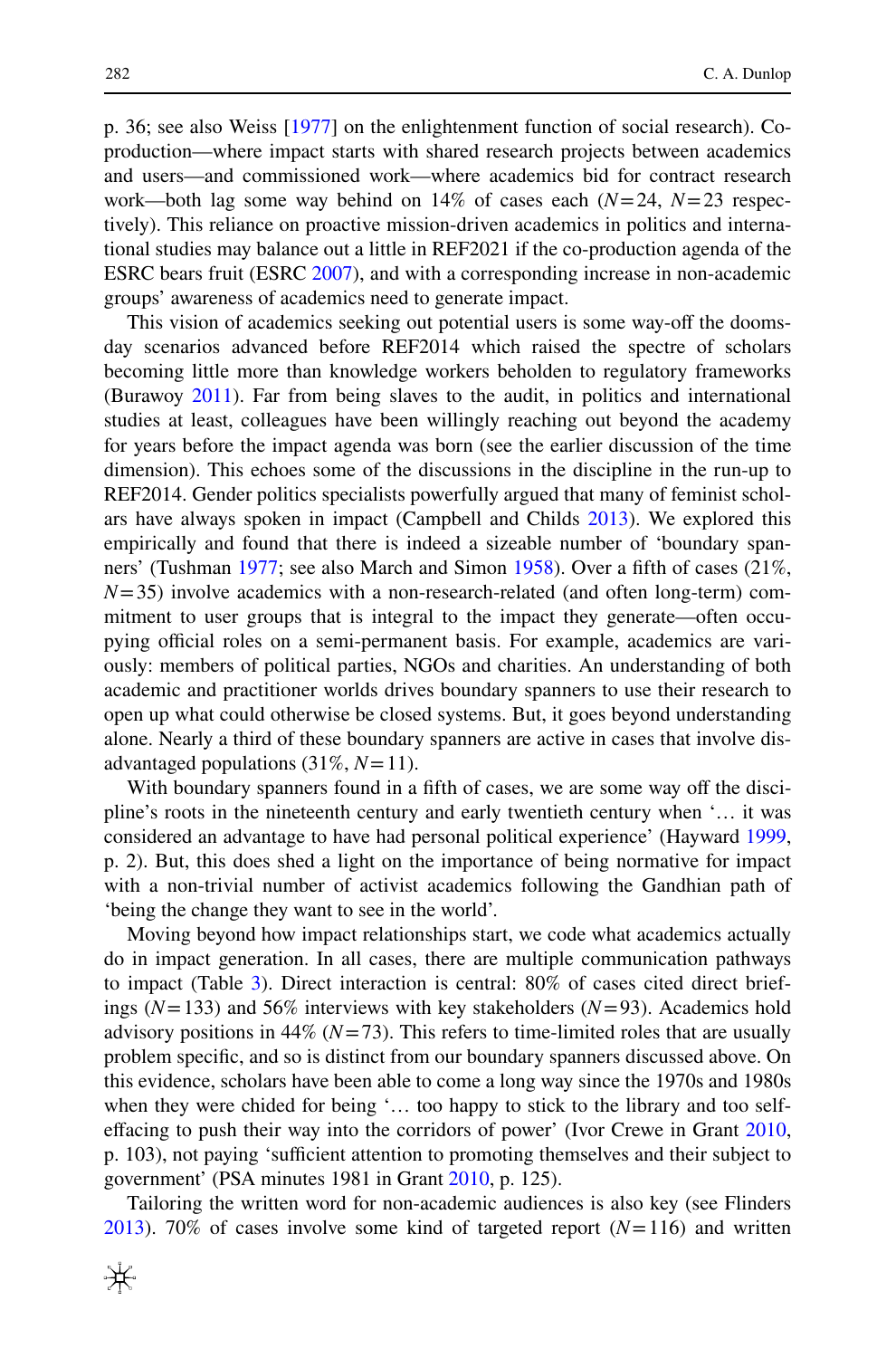#### <span id="page-13-0"></span>**Table 3** Pathways to impact

| Impact aided by                                   | $%$ of case studies $(N)$ |  |
|---------------------------------------------------|---------------------------|--|
| Direct briefings to beneficiaries                 | $80\%$ (N = 133)          |  |
| Targeted report (not commissioned)                | $70\%$ ( $N=116$ )        |  |
| Interviews with key stakeholders                  | $56\%$ (N=93)             |  |
| Commissioned reports                              | $45\% (N=75)$             |  |
| Written evidence to committees, organisations     | 44\% $(N=74)$             |  |
| Advisory position                                 | $44\%$ (N = 73)           |  |
| Newspaper articles, media appearances             | $40\%$ (N = 66)           |  |
| Training materials created                        | $28\%$ (N = 46)           |  |
| Websites, blogs, twitter, youtube                 | $20\%$ ( $N=33$ )         |  |
| Academic conducts training                        | $20\%$ (N = 33)           |  |
| Public event (general public)                     | $11\% (N=18)$             |  |
| Cultural event (films, book festival, music, art) | $10\%$ (N = 17)           |  |
| Network created                                   | $8\%$ (N = 14)            |  |
| Database available to beneficiaries               | $4\%$ (N = 7)             |  |
| School briefings                                  | $2\%$ (N = 3)             |  |

evidence to committees or organisations is found in 45% of cases (*N*=74). Focussed communication also takes the form of training—either through the development of bespoke training materials  $(28\%, N=46)$  delivered by others, or by academics conducting training with practitioners (20%, *N*=33).

Generating impact through communication with wider publics is varied, however. Indirect public engagement through the media is noted in 40% of cases (newspaper articles, radio or TV appearances). This demonstrates that in many ways, the UK profession is far from the 'self-deprecating discipline' (Hayward [1999\)](#page-21-6); it once was, and has moved a long way from its professionalised beginnings in the 1950s and 1960s where relationships with the media were, at best, regarded with suspicion (Grant [2010](#page-21-11), pp. 44–45). Yet, events where academics actually rub shoulders with citizens are mentioned in only eighteen cases (11%). Even though enhancing public debate is the impact claimed in a quarter of the cases, this impact is not achieved through direct engagement. We must tread with caution and rehearse the caveats outlined earlier. Recall, we only record what is documented in the impact case studies. The scale of public engagement of the profession is not being captured, but rather the scale of that linked to impact case studies. As we noted earlier, the need to make clear the link between impact and research at a granular level mitigates against time-consuming and costly public events whose impact is hard to capture (or at least it is harder than evidencing work with a government department). The result may be the impression that infuencing the public is best done through indirect means: by shaping policy and infuencing elite debate through focussed and private briefngs.

Finally, we explore how impact claims are evidenced and validated. The novelty of impact, and the ambiguity concerning its fnancial signifcance, resulted in hastily assembled institutional processes for evidencing impact (Gill [2012](#page-21-23)). The expectation was 'few academics engaged in recording, reconnoitring or auditing their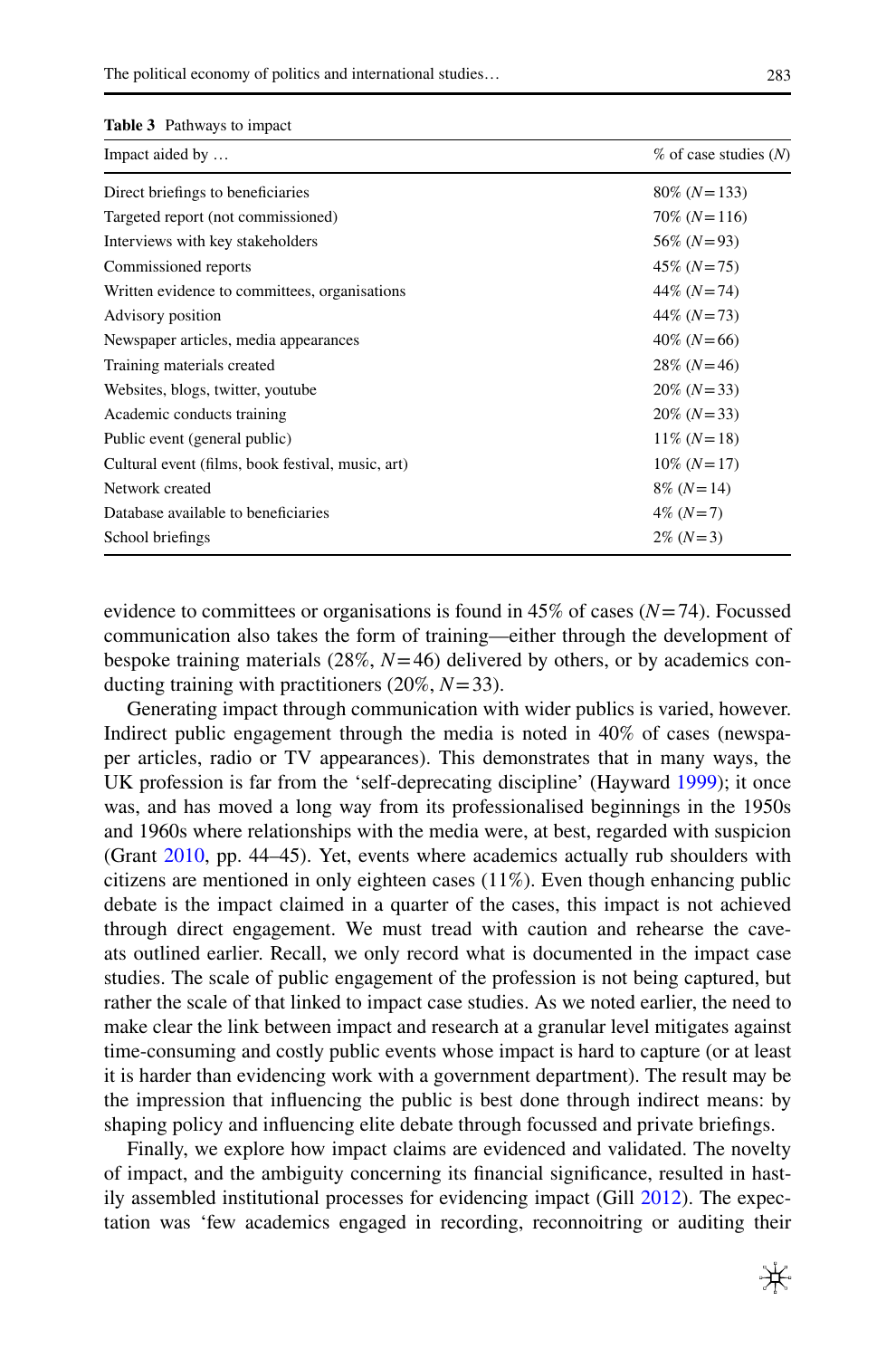

<span id="page-14-0"></span>**Fig. 4** Number of corroborating sources



<span id="page-14-1"></span>**Fig. 5** % of cases with corroborating sources

impact activities on a regular basis' which would lead institutions to 'play it safe and opt for statistical and numerical evidence in supporting their impact claims' (Watermeyer [2014,](#page-23-3) p. 205). Yet, no robust metrics for impact exist (Wilsdon et al. [2015\)](#page-23-16). As such, in politics and international studies, reliance on metrics did not come to pass. Although 46% of case studies  $(N=77)$  note esteem indicators regarding the underpinning research, actual impact corroboration is heavily qualitative (Figs. [4,](#page-14-0) [5](#page-14-1)).

A total of 1428 corroborating sources were cited—an average of 8.6 per case study. 51% of cases studies  $(N=85)$  used the maximum possible of ten. Beyond references to academic work in official reports  $(80\%$  of cases,  $N=132$ ) and press coverage (48%,  $N=80$ ), there is particular reliance on statements from users and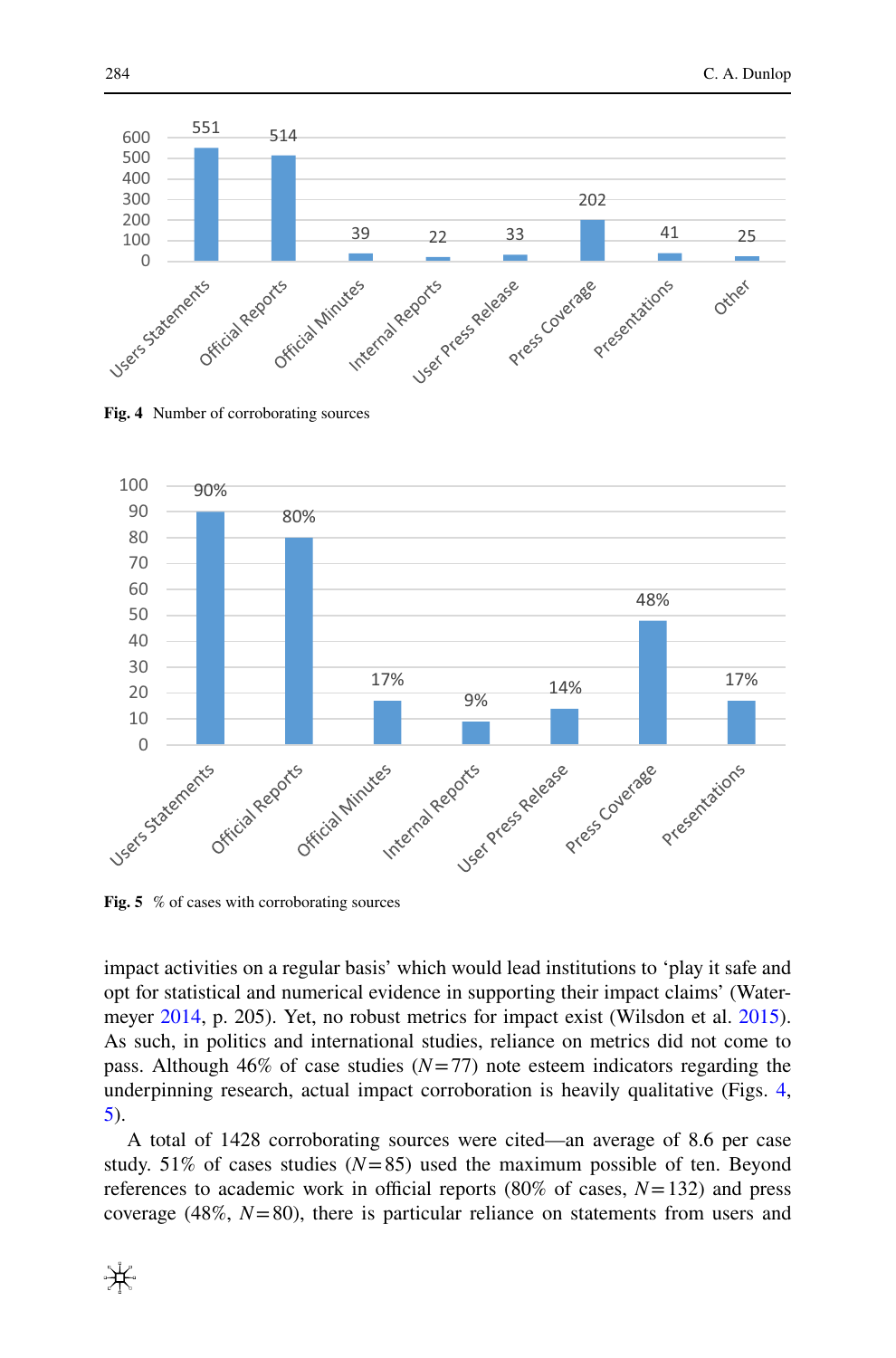beneficiaries. Only 10% of cases  $(N=17)$  contained no user statements. Indeed, these testimonials accounted for 39% of corroborating sources  $(N=551)$  (Fig. [4\)](#page-14-0). Although tracking down people who could assist in evidencing impact may have been the result of an absence of documentary evidence (Manville et al. [2015\)](#page-22-9), this qualitative corroboration does bring rare (and welcome!) colour to the case studies themselves. For it is in these quotes that readers are given a sense of why a piece of research made the diference.

#### **Discussion and conclusions**

We offer an anatomy of the first set of politics and international studies impact case studies based on original data analysis of all publically available submissions. While this is just a snapshot image of some the benefts UK politics and international studies brings to the world beyond the academy, when we look at this big picture, it is clear that by 2014, the discipline and users had well-developed impact stories to tell. Despite separation from other disciplines and specialisation in theory and methods, scholars remain able and are willing to develop efective relationships with an array of increasingly receptive practitioners.

Let us be clear about the implications of this positive analysis and specifcally what it does not imply. We do not propose the tensions involved in relationships between academics and practitioners have been resolved. Debates about relevance, and the role of the academic beyond the academy, will and must continue; they are one of the best guardians we have of academic and impact quality. Rather, given that impact is now institutionalised in the regulatory landscape, we must attend to the ramifcations of our case analysis for the discipline. Our fndings suggest key challenges in six areas: the impact we have; the heroic paradigm; extending existing cases; managing and diversifying our benefciaries; impact's evidence base in disciplinary and quality terms; and, impact communication within the profession.

First, we know politics and international studies scholars are informing decision-makers, government and Parliaments at all levels and jurisdictions of the UK and beyond. So, we can have some degree of confdence that academic research is informing policy. But, when we explore what the profession is actually doing, what is being affected is the wider climate of policy not policy itself (see John [2014](#page-22-22)). This may be as good as it gets. We cannot assume that other knowledge providers are cutting through in a way academics are not. There is a huge literature from the 1970s onwards that explores the difficultly in moving social scientific evidence beyond this conceptual function where research enlightens but does not direct (Weiss [1977\)](#page-23-17). A recent report suggests academics are the most trusted source for policymakers (McCormick [2013](#page-22-16), Sect. 6), but using their knowledge to inform policy change is a diferent matter (Rogowski [2013\)](#page-22-23). Consider Avey and Desch's ([2014\)](#page-20-11) survey of senior White House officials which reports the widest gap between what international studies scholarship ofers policymakers and their needs can be found at the top of the policy world. For some, the answer to narrowing this gap lies in our methods—for example, the promise that design thinking (Stoker [2010\)](#page-23-19) and experimental techniques may reach the parts that others cannot are currently being championed in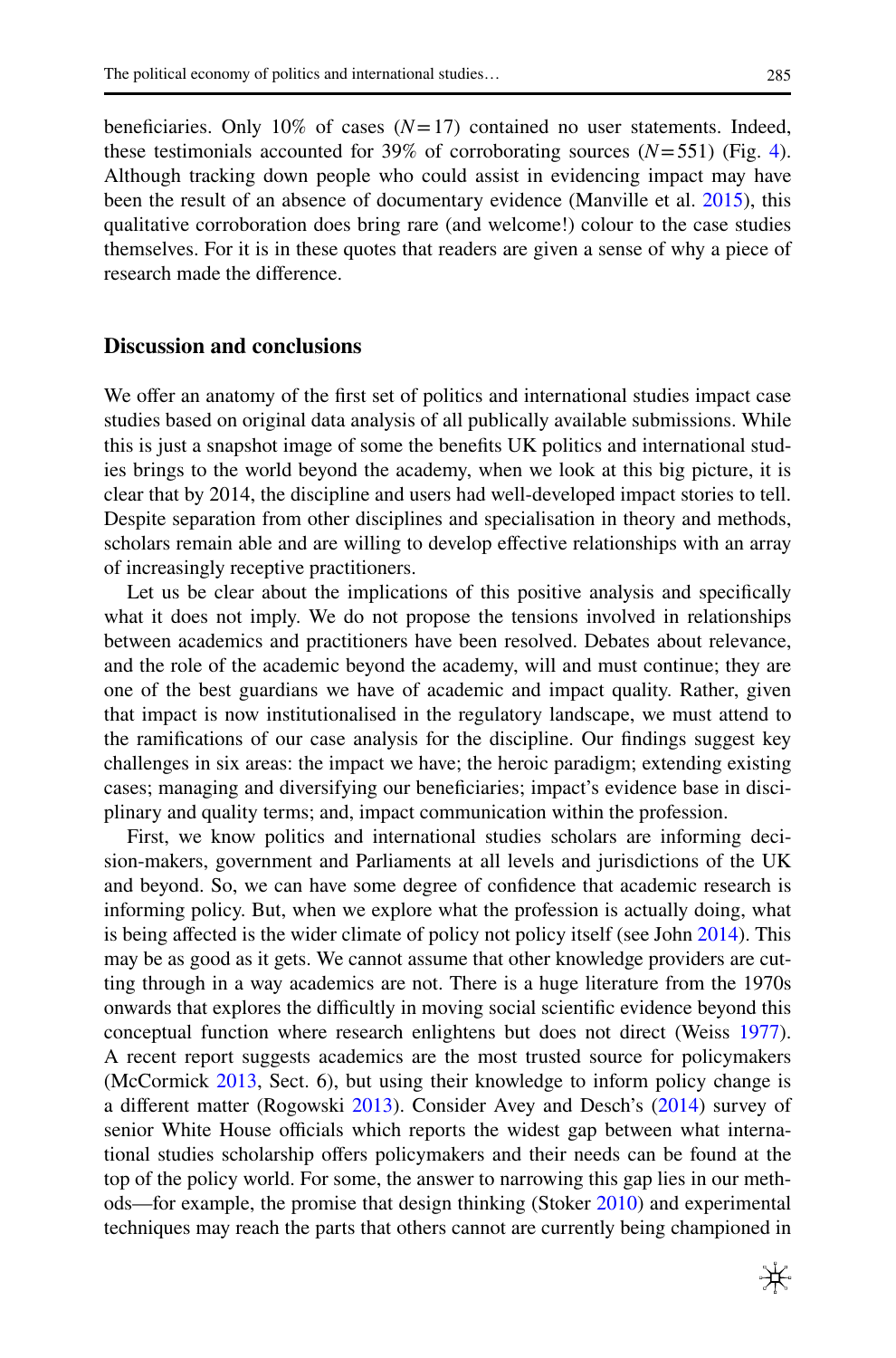UK social sciences and government (Halpern [2015](#page-21-24); Haynes et al. [2012](#page-21-25); John [2014;](#page-22-22) Togerson [2017\)](#page-23-20). Of course, we may well consider the utility of downplaying change as a way to manage expectations about what can reasonably be expected from politics and international studies.

Alternatively, broadening out impact in REF2021 to include forms of engagement may help some politics and international studies academics to re-direct their focus beyond the policy world (and the risk of being super heroes on the side of the powerful—for a characteristically insightful account see Les Back [2015](#page-20-19)) . This is not simply a matter of opening-up to wider audiences but may also boost the impact profile of those academics whose works offer radical critiques of prevailing political norms (see Smith [2012](#page-23-1) in Watermeyer [2014,](#page-23-3) p. 204).

Second, we have the challenge presented by our heroic impactors. While it is clear that building an impact case study is a team efort involving many actors, the case study narratives often focus on the intellectual heavy lifting of single heroes. For some, this will be a necessary evil of writing for the audit. Yet, might the preeminence of single academics holding up case studies risk feeding an instrumental model of research where universities aim to recruit impact stars or alienate early career researchers from engaging in impact? The increased understanding of the risk of letting a case study slip if impact heroes leave institutions with scant evidence trails with which to piece together a case study (impact case studies are non portable) may result in a more explicitly inclusive approach to build resilience by spreading case study knowledge and boost institutional memory.<sup>[18](#page-16-0)</sup> Moreover, move towards full submission of research active staff may help prevent such externalities implied by a hero paradigm. The university level challenge is to reward impact effort not just outcomes.

The third challenge concerns the temporal dimension of impact. Second time around, to what extent will academics be able to tell continuation impact stories that build on from the last submission. This number of follow-up cases will reveal much about the strength and depth of politics and international studies impact relationships. REF2021 will also tell us much about how long it takes to consciously generate impact. Over a decade will have passed since the introduction of 'Pathways to Impact' sections of RCUK research grants (introduced in 2009) and we will see how and to what extent these plans have cashed out in reality. There will be similar curiosity around the efect on case studies of ESRC's Impact Acceleration Accounts (IAA) (launched in 2014).

Now we turn to benefciaries. Governments and parliaments at home and abroad are the big winners. Even with some re-balancing from a wider defnition of impact, these will likely remain our primary impact partners. Given the (rhetorical) backlash against experts in political debate, this poses interesting challenges—intellectually and in terms of impact. Thinking about the latter; how can we ensure scholars are not captured by government and become 'inside dopesters' too busy reacting to events to try to shape them (Grant [2010](#page-21-11), pp. 125–126)? One possible insurance against this is the incompatibility of academic and policy timelines. Policy practitioners cannot

<span id="page-16-0"></span><sup>&</sup>lt;sup>18</sup> I am grateful to one of my referees for reminding me of this.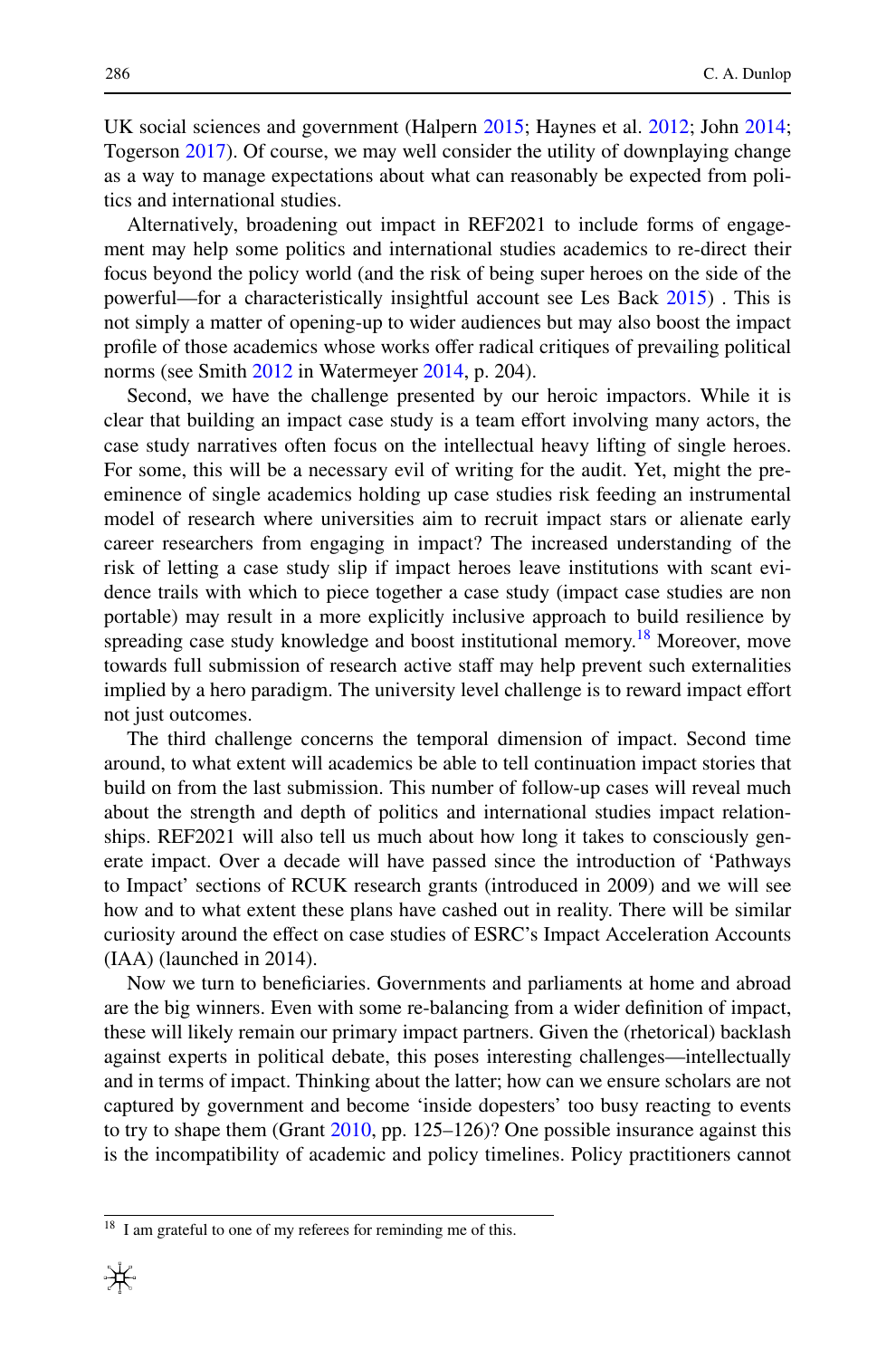direct research in an instrumental way because they 'simply do not know what they will need 48 months from now' (ESRC [2007](#page-21-12), p. 35). But, we should go further than this and equip researchers with an ability to refect on how to draw and maintain clear boundaries in their impact work.

The challenge of benefciaries not simply about boundaries but also about diversifcation. Relevance need not always be prefaced with 'policy'. Academics' educative impact is the biggest one we will ever have, yet teaching was artifcially excluded from the 2014 impact defnition. The Stern review has changed this and as the defnition of impact loosens to include teaching at all levels, colleagues are well placed to make imaginative links between an array of hitherto unlinked agendas—impact, research-informed teaching, Teaching Excellence Framework (TEF) and Widening Participation (WP).

Publics have lost out also. Although perhaps this 'top down' attitude is part of the problem. Rather than asking what we can do for citizens, politics and international studies academics need to ask: what can the real world do for political science? We need to turn attention to what we learn by working with 'real people in real places'? (Booth [1997](#page-20-3), p. 372; see Miller and Sabathy [2011](#page-22-24) on the open university). Again, HEFCE's apparent widening of impact to include publics is critical to moving this forward. But, the methodological challenge of evidencing claims to infuencing public debates requires discipline-level support.

Moving beyond these evidencing challenges, we can think about the absence of publics as linked to knowledge production itself. Mono-disciplinarily means problems are explored in closed systems. If we don't open up problems with other disciplinary viewpoints, the likelihood of us being equipped to open them up with publics is remote. This ripple efect of opening-up was part of the wider vision behind the potential of mode 2 knowledge—where ultimately problems could be explored in the public sphere where there was 'no entrance ticket in terms of expertise' (Gibbons et al. [1994](#page-21-19), p. 148). It demands that academics think beyond simplifying and clarifying their ideas to sharing ownership and co-producing impact in a way that empowers practitioners and society. We are some way off that ideal.

Our ffth set of challenges concern impact's evidence base in terms of inter-disciplinarity and research quality. Analysis demonstrates a healthy methodological pluralism. The mixed approaches informing most case studies, and the centrality of descriptive evidence summaries, suggest professionalisation has not resulted in a fight from reality (Shapiro [2005](#page-22-25); see also Crick [1959,](#page-21-26) [1962](#page-21-4); Bull [1976](#page-20-13); Flyvbjerg [2001](#page-21-27); Moore [1953](#page-22-26); Ricci [1984](#page-22-27); Wallace [1996](#page-23-6)). That said, our overwhelmingly disciplinary approach to impact is less well matched with the complex and multifaceted reality of policy and social problems. This may change as the work generated by the Pathways to Impact elements of RCUK standard grants comes to fruition and with HEFCE's inclusion of interdisciplinary sub-panel members. Of course, we might well ask whether it matters at all. The case studies themselves may serve as proof positive that the juxtaposition of 'disciplined research and undisciplined problems' (Rose [2014,](#page-22-28) p. 176) does not necessarily mean academic abstractions are privileged over problems. Yet, we can think about this in a diferent way by asking counterfactual question: what work is closed-off by the lack of interdisciplinary thinking? In his review, Stern ([2016\)](#page-23-11) was concerned about novel research being inhibited by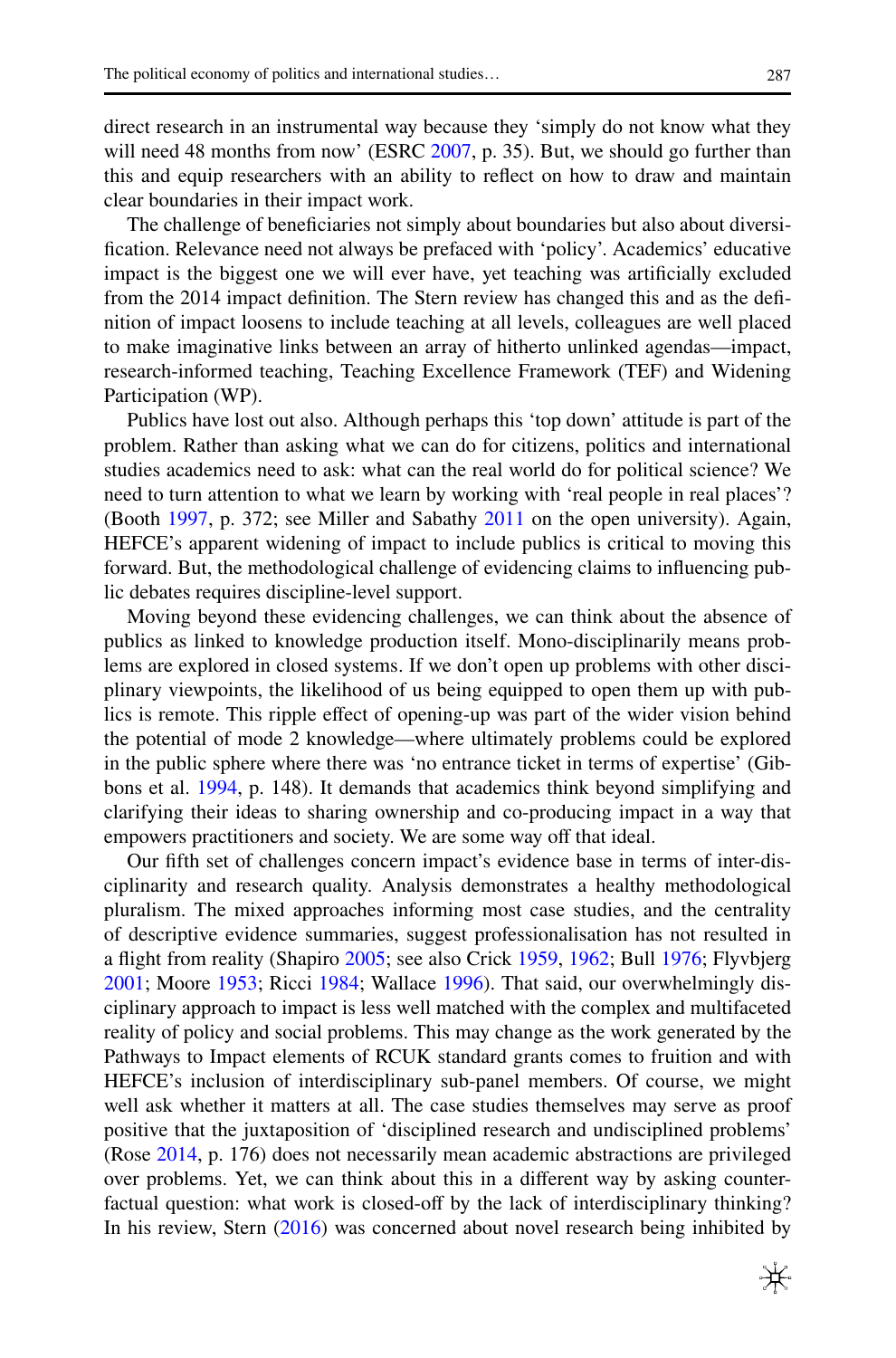the audit's bias towards disciplinary silos and reinforcement of hyper-specialisation. Indeed, when we consult analysis on this, we are left with the nagging concern that opening up other disciplines—becoming more like foxes and less like hedgehogs (Berlin [1953\)](#page-20-20)—could help political scientists effect a step change in the nature of their impact—forecasting problems and infuencing action as opposed to analysing the wider climate (see Tetlock [2005\)](#page-23-21). Moreover, broadening out might ofer a way for under-represented sub-felds to play a deeper role in impact—for example, political theory to use its obvious links with history and philosophy to fnd a stronger impact voice.

Although using journal rankings and research grants as proxies for output quality is partial, our analysis is sufficient to suggest the discipline has avoided the perverse possibility of poor-quality research generating the biggest impact. We might even be tempted to say 'job done'! We could go further still to advocate a further layer of complexity to the audit and require scoring of underpinning research. But, there is probably little wisdom in adopting either complacency or pedantry. Rather, let us think about two key questions that the issue of quality raises.

First, what does the impact imperative do to the quality of research? The obvious way to think about this is in negative terms. Pressure to produce a large number of case studies could certainly result in tail wagging the dog where research quality reduces as academics spread their intellectual energies too thinly. Yet, we can think about this in more positive terms. By linking the theory and methods of a discipline with problems, we can improve the quality of social science itself.

Second, what does quality have to do with impact, in any case? Let us unpack the assumptions behind this question. Scientifc quality in research is judged by peer review and underpinned primarily by concerns with objectivity and methodological rigour. Yet, in a world where facts are increasingly challenged in the political arena, is this really all that is needed for impact? We may say yes, the rise in fact-checking by social scientists is perhaps the archetypal way for us to engage with anti-intellectualism (Tyler [2017](#page-23-22)). It certainly provides one way to demonstrate that the ability to evaluate evidence and value of the research process is the major contribution we can offer society (Holt [2017\)](#page-22-29).

Yet, there is another view. Might we not need more mission-driven academics who take unashamedly normative positions on issues of the day? Former ESRC council member and research policy commentator Walker [\(2017](#page-23-23)) is particularly provocative: '[W]hen fact and truth cannot be taken for granted, they will have to be fought for hand to hand and campaign by campaign … [S]ocial scientists face a choice between sticking with the norms of science and condemning themselves to railing on the margins, or mixing with a fractious public and politicians and adopting normative positions that cannot claim the backing of science'. Is it possible or necessary to revise HEFCE's model of impact assessment for a world with a reduced interest in facts? Certainly, focussing more on bodies of knowledge ofers one way to encourage more boundary spanners to enter the impact fray where impact is not focussed around simply speaking truth to power but talking values as well.

The fnal challenge is one of impact communication. We have covered a good deal of ground on evidencing already. Let us turn our attention to how we communicate impact among ourselves. The case studies demonstrate politics and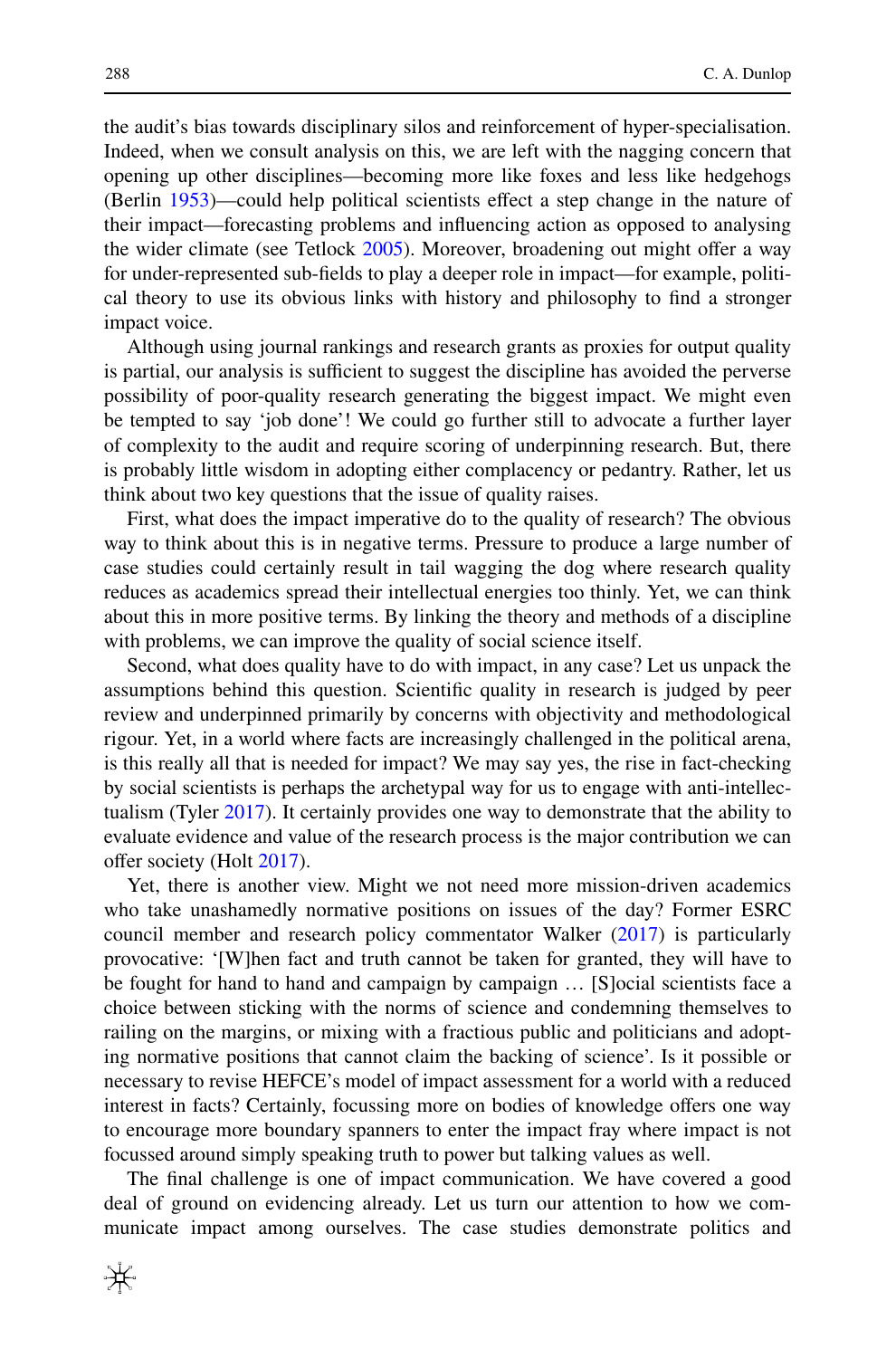international studies academics are willing and able to modulate how they communicate (see Flinders [2013](#page-21-0) on triple writing and Cairney et al. [2016](#page-20-2) on jargon reduction), they understand the utility of a diferentiated dissemination strategy in securing impact (Watermeyer  $2014$ , p. 200) and the importance and difficulty of avoiding over-claiming (Chubb and Watermeyer [2017](#page-20-1); see also Tooke [2017](#page-23-24) for a discussion of this in the medical sciences). This would suggest that any outsourcing of impact writing to commercial companies may be at best unnecessary and at worst contrary to the original intent of impact's introduction to the audit.

Yet, the REF case studies themselves are of limited use as learning documents for the profession. The prescribed impact templates result in stylised stories of impact where academic research matters in linear and intentional ways. These suit the strictures of the audit but carry dangers for professional practice. How can we learn how 'to do impact' when the codifed accounts are largely decontextualised? We need something more to share with colleagues if the craft of impact is to be honed and extended. There is also the danger of codifcation. If the bank of REF2014 case studies become exemplars in our feld, we risk closing-of our impact imagination and ambitions. What is needed are supplements to these narrow narratives—venues where case study authors can give context and meaning to the submission. We also need non-impact studies—stories of near misses and impact frustrated.

Impact case studies' value is set to increase from 16 to 25% in REF2021 (HEFCE  $2017$ ).<sup>19</sup> Understanding what we did the last time round and the dilemmas to be faced has never been more important. The goal must be to balance reaching for excellence in impact while protecting and celebrating the diversity of interests in the discipline. Activities like ofering policy and advice and conducting civil service training 'can never be the primary goals of the university' (Smith [1997,](#page-23-25) p. 510). Rather, they are by-products of high-quality research. This is the bedrock of academic work. High-quality research, and ability to evaluate evidence necessary for impact, can only be produced in environments where scholars have the freedom to explore intellectual 'eccentricities' (Hill [1994](#page-22-6)). Only then do we have something to share.

**Acknowledgements** This research was funded by the University of Exeter, College of Social Sciences and International Studies, and research assistance provided by Zack Coleman (who probably knows more about academic audits than he ever expected or wanted!) Previous versions have been presented at various internal seminars at the University of Exeter as well as external conferences, including the University of Warwick's impact conference 21–23 November 2016; University of Milan impact workshop 17 March 2017; UK Political Studies Association's (PSA) 2017 annual conference, University of Strathclyde 10–12 April, PSA Department Leaders' conference 2017, London 15 December 2017; and the Trans-European Dialogue on Public Administration 2018, University of Portsmouth 1–2 February. Consequently, very many colleagues have ofered pertinent questions and constructive criticisms. In particular, I want to thank Lorenzo Allio, Taco Brandsen, Christina Boswell, Paul Cairney, Giliberto Capano, Bruno Dente, Peter John, Karen Johnston, Martin Lodge, Allister McGregor, Andrew Massey, Debbie Myhill, Claire Packman, Claudio Radaelli, Bridget Sealey, Kat Smith, Steve Smith, Diane Stone, Giancarlo Vecchi, and

<span id="page-19-0"></span><sup>&</sup>lt;sup>19</sup> The impact aspect of REF2014 was worth 20% and had two elements—the case studies worth 16% and impact template worth 4%. In REF2021, the template is incorporated in the environment section and case studies alone comprise 25% of the exercise.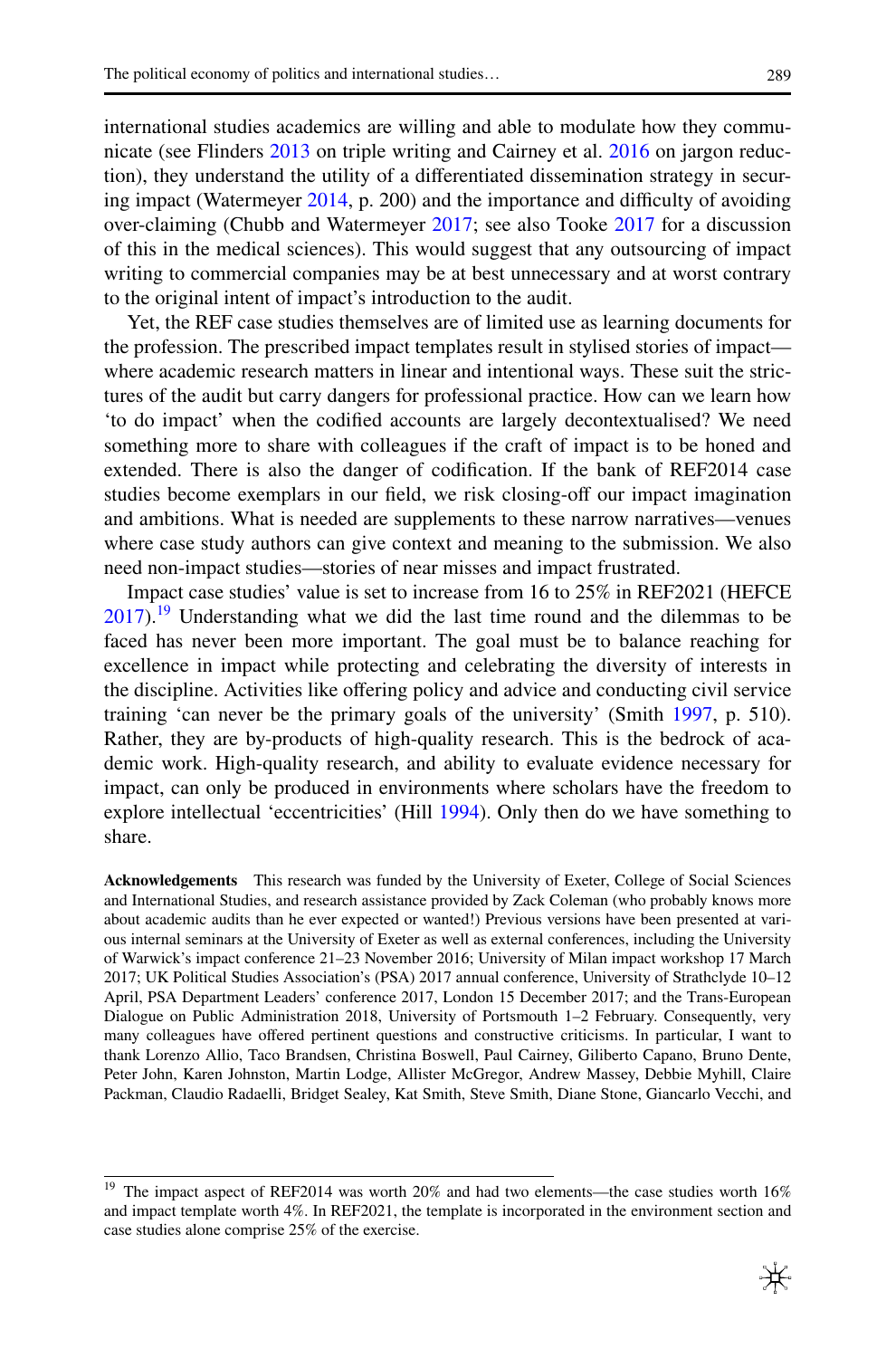James Wilsdon. Finally, I thank two anonymous referees for their insights and Chris Moran, guest editor of this special issue, who has been incredibly patient waiting for the fnal submission to emerge.

**Open Access** This article is distributed under the terms of the Creative Commons Attribution 4.0 International License (<http://creativecommons.org/licenses/by/4.0/>), which permits unrestricted use, distribution, and reproduction in any medium, provided you give appropriate credit to the original author(s) and the source, provide a link to the Creative Commons license, and indicate if changes were made.

## **References**

- <span id="page-20-7"></span>Alexander, J. 2015. A sketch of a system of theory and practice. *Political Studies Review* 13 (4): 485–493.
- <span id="page-20-5"></span>Alkin, M. 2013. A tribute to Carol Weiss and her vision. *American Journal of Evaluation* 34 (3): 442–444.
- <span id="page-20-16"></span>Allen, N., and O. Heath. 2013. Reputations and research quality in British political science: The importance of journal and publisher rankings in the 2008 RAE. *British Journal of Politics & International Relations* 15 (1): 147–162.
- <span id="page-20-11"></span>Avey, P.C., and M.C. Desch. 2014. What do policymakers want from us? *International Studies Quarterly* 58 (4): 227–246.
- <span id="page-20-19"></span>Back, L. 2015. On the side of the powerful: the 'impact agenda' and sociology in public. *The Sociological Review*, 23 September. [https://www.thesociologicalreview.com/blog/on-the-side-of-the-power](https://www.thesociologicalreview.com/blog/on-the-side-of-the-powerful-the-impact-agenda-sociology-in-public.html) [ful-the-impact-agenda-sociology-in-public.html](https://www.thesociologicalreview.com/blog/on-the-side-of-the-powerful-the-impact-agenda-sociology-in-public.html). Accessed 9 Oct 2017.
- <span id="page-20-0"></span>Bastow, S., J. Tinkler, and P. Dunleavy. 2014. *The impact of the Social Sciences: how academics and their research make a diference*. London: SAGE.
- <span id="page-20-12"></span>Bentley, P.J., M. Gulbrandsen, and S. Kyvik. 2015. The relationship between basic and applied research in universities. *Higher Education* 70 (4): 689–709.
- <span id="page-20-20"></span>Berlin, I. 1953. *Hedgehog and the Fox: An Essay on Tolstoy's View of History*. London: Weidenfeld & Nicolson.
- <span id="page-20-9"></span>Bevir, M., and R.A.W. Rhodes. 2007. Traditions of political science in contemporary Britain. In *Modern Political Science: Anglo-American Exchanges Since 1880*, ed. R. Adcock, M. Bevir, and S. Stimson, 234–258. Princeton, NY: Princeton University Press.
- <span id="page-20-15"></span>Bishop, D. 2013. Impact factors, research assessment and an alternative to REF 2014. LSE Impact of Social Sciences Blog, 8 February, [http://blogs.lse.ac.uk/impactofsocialsciences/2013/02/08/impac](http://blogs.lse.ac.uk/impactofsocialsciences/2013/02/08/impact-factors-and-an-alternative-to-ref-2014/) [t-factors-and-an-alternative-to-ref-2014/](http://blogs.lse.ac.uk/impactofsocialsciences/2013/02/08/impact-factors-and-an-alternative-to-ref-2014/). Accessed 8 July 2017.
- Blagden, D. in press. Politics, policy and the UK impact agenda: the promise and pitfalls of academic engagement in government. *International Studies Perspectives.*
- <span id="page-20-3"></span>Booth, K. 1997. Discussion: a reply to Wallace. *Review of International Studies* 23 (3): 371–377.
- <span id="page-20-4"></span>Boswell, C., and K.E. Smith. 2017. Rethinking policy 'impact: four models of research-policy relations. *Palgrave Communications* 3 (44): 1–11.
- <span id="page-20-6"></span>Brooks, T. 2013. In defence of political theory: impact and opportunities. *Political Studies Review* 11 (2): 209–215.
- <span id="page-20-8"></span>Brooks, T. 2015. What is the impact of political theory? *Political Studies Review* 13 (4): 500–505.
- <span id="page-20-13"></span>Bull, H. 1976. Martin Wight and the theory of international relations. *British Journal of International Studies* 2 (1): 101–116.
- <span id="page-20-18"></span>Burawoy, M. 2011. Redefning the public university: global and national contexts. In *A Manifesto for the Public University*, ed. J. Holmwood, 27–41. London: Bloomsbury Academic.
- <span id="page-20-2"></span>Cairney, P., K. Oliver, and A. Wellstead. 2016. To bridge the divide between evidence and policy: reduce ambiguity as much as uncertainty. *Public Administration Review* 76: 399–402.
- <span id="page-20-10"></span>Campbell, R., and S. Childs. 2013. The impact imperative. *Political Studies Review* 11 (2): 182–189.
- <span id="page-20-14"></span>Capano, G., and L. Verzichelli. 2016. Looking for eclecticism? *European Political Science* 15 (2): 211–232.
- <span id="page-20-17"></span>Christenson, J.A., and L. Sigelman. 1985. Accrediting knowledge: journal stature and citation impact in social science. *Social Science Quarterly* 66 (4): 964–975.
- <span id="page-20-1"></span>Chubb, J., and R. Watermeyer. 2017. Artifce or integrity in the marketization of research impact? Investigating the moral economy of (pathways to) impact statements within research funding proposals in the UK and Australia. *Studies in Higher Education* 42 (12): 2360–2372.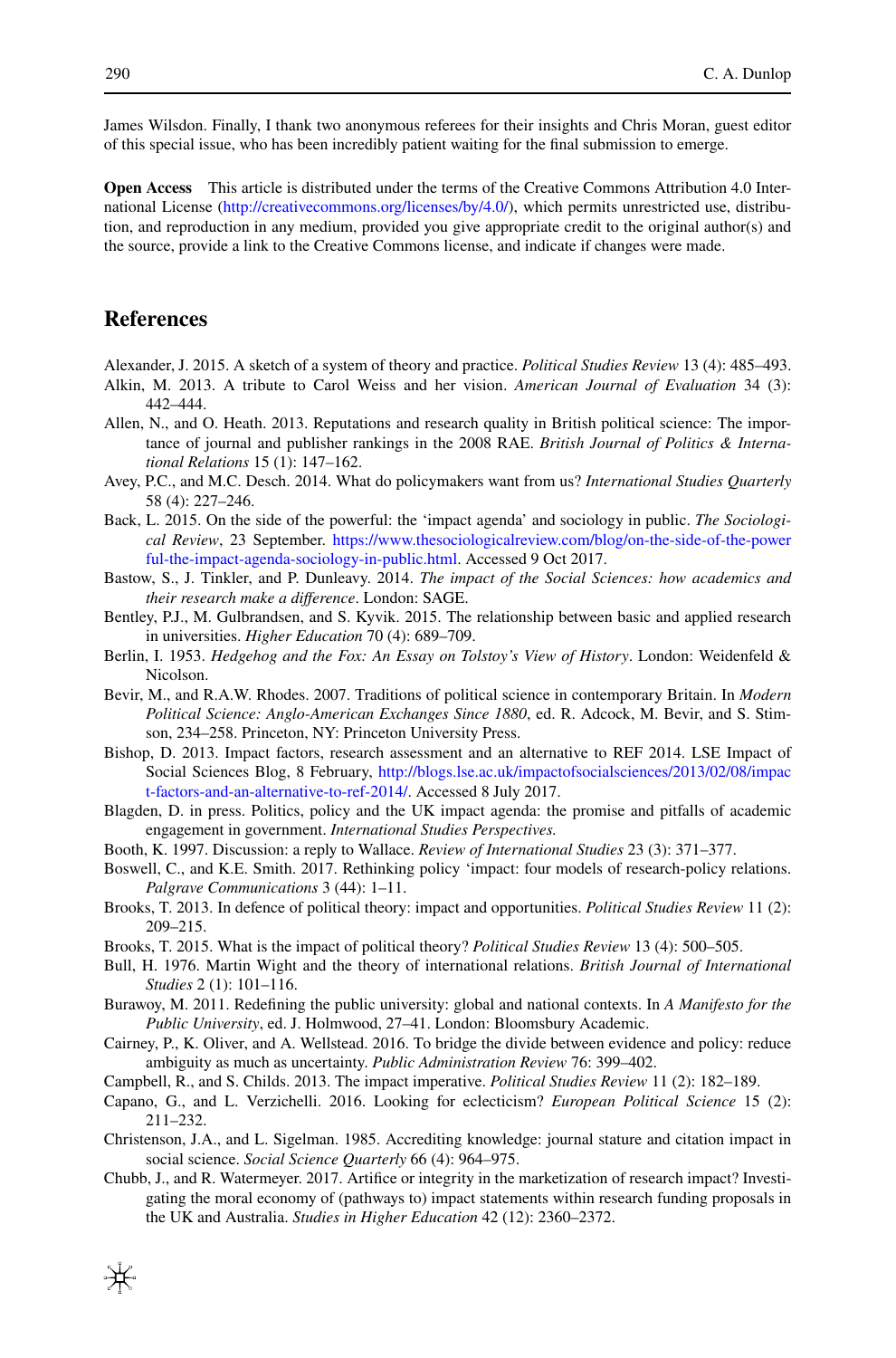- <span id="page-21-26"></span>Crick, B. 1959. *The American Science of Politics: Its Origins and Conditions*. London: Routledge & Kegan Paul.
- <span id="page-21-4"></span>Crick, B. 1962. *In Defence of Politics*. London: Penguin.
- <span id="page-21-20"></span>Crick, B. 1975. Chalk-dust, punch-card and the polity. *Political Studies* 23 (2&3): 165–182.
- <span id="page-21-21"></span>Curry, S. 2013. Impact factors declared unft for duty. LSE Impact of Social Sciences Blog, 21 May. [http://blogs.lse.ac.uk/impactofsocialsciences/2013/05/21/impact-factors-declaredunft-for-duty/](http://blogs.lse.ac.uk/impactofsocialsciences/2013/05/21/impact-factors-declaredunfit-for-duty/). Accessed 8 July 2017.
- <span id="page-21-13"></span>Davies, H.T.O., S.M. Nutley, and P.C. Smith (eds.). 2000. *What works? Evidence-based policy and practice in public services*. Bristol: Policy Press.
- <span id="page-21-1"></span>Dommett, K., M. Geddes, and B. Prosser. 2016. *A Recipe for Parliamentary Impact?*. Sheffield: The Crick Centre.
- <span id="page-21-17"></span>Dunleavy, P. 2011. HEFCE are still missing a trick in not adopting citations analysis. LSE Impact of Social Sciences Blog, 5 July. <http://blogs.lse.ac.uk/politicsandpolicy/hefce-citations/>. Accessed 8 July 2017.
- <span id="page-21-9"></span>Dunleavy, P., P.J. Kelly, and M. Moran. 2000. Characterising the development of British political science. In *British Political Science: Fifty Years of Political Studies*, ed. P. Dunleavy, P.J. Kelly, and M. Moran, 3–9. Oxford: Blackwell.
- <span id="page-21-10"></span>Dunn, J. 2015. The impact of political theory. *Political Studies Review* 13 (4): 494–499.
- <span id="page-21-12"></span>ESRC. 2007. *International Benchmarking Review of UK Politics and International Studies*. Swindon: ESRC.
- <span id="page-21-15"></span>Etzkowitz, H., and L. Leydesdorf. 2000. The dynamics of innovation: from national systems and ''mode 2'' to a triple helix of university–industry–government relations. *Research Policy* 29 (2): 109–123.
- <span id="page-21-0"></span>Flinders, M. 2013. The tyranny of relevance and the art of translation. *Political Studies Review* 11 (2): 149–167.
- <span id="page-21-27"></span>Flyvbjerg, B. 2001. *Making Social Science Matter*. New York, NY: Cambridge University Press.
- <span id="page-21-3"></span>Frazer, K. 2017. New online platform plays matchmaker for the public good. *Cornell Chronicle*, 2 March. <http://news.cornell.edu/stories/2017/03/new-online-platform-plays-matchmaker-public-good>. Accessed 9 Oct 2017.
- <span id="page-21-14"></span>Geddes, M. 2017. New parliament ofers new opportunities for impact. *Research Fortnight* 12 July.
- <span id="page-21-2"></span>Geddes, M., K. Dommett, and B. Prosser. 2017. A recipe for impact. *Evidence and Policy Early View*. [https://doi.org/10.1332/174426417X14945838375115.](https://doi.org/10.1332/174426417X14945838375115)
- <span id="page-21-19"></span>Gibbons, M., C. Limoges, H. Nowotny, S. Schwartzman, P. Scott, and M. Trow. 1994. *The New Production of Knowledge*. London: Sage.
- <span id="page-21-23"></span>Gill, J. 2012. Leader: it's gone one step beyond. *Times Higher Education*, 26 April. [https://www.times](https://www.timeshighereducation.com/fr/comment/leader/leader-its-gone-one-step-beyond/419745.article) [highereducation.com/fr/comment/leader/leader-its-gone-one-step-beyond/419745.article](https://www.timeshighereducation.com/fr/comment/leader/leader-its-gone-one-step-beyond/419745.article) Accessed 8 Oct 2017
- <span id="page-21-11"></span>Grant, W. 2010. *The Development of a Discipline*. Oxford: Wiley-Blackwell.
- <span id="page-21-24"></span>Halpern, D. 2015. What works? The rise of experimental government. *Civil Service Quarterly*, 27 January. <https://quarterly.blog.gov.uk/2015/01/27/what-works-the-rise-of-experimental-government/>. Accessed 8 July 2017.
- <span id="page-21-25"></span>Haynes, L., O. Service, B. Goldacre, and D. Torgerson. 2012. *Test, Learn Adapt: Developing Public Policy with Randomised Control Trials*. London: Cabinet Office.
- <span id="page-21-18"></span>Hayward, J. 1986. The political science of muddling through: The de facto paradigm? In *The Political Science of British Politics*, ed. J. Hayward, and P. Norton, 3–20. Brighton: Wheatsheaf.
- <span id="page-21-5"></span>Hayward, J. 1991. Political science in Britain. *European Journal of Political Research* 20 (3–4): 301–322.
- <span id="page-21-6"></span>Hayward, J. 1999. British approaches to politics. In *The British Study of Politics in the Twentieth Century*, ed. J. Hayward, B. Barry, and A. Brown, 1–35. Oxford: Oxford University Press.
- <span id="page-21-16"></span>HEFCE. 2011. *Assessment Framework and Guidance on Submissions*. HEFCE, July, [http://www.ref.](http://www.ref.ac.uk/pubs/2011-02/) [ac.uk/pubs/2011-02/](http://www.ref.ac.uk/pubs/2011-02/). Accessed 8 July 2017.
- <span id="page-21-8"></span>HEFCE. 2012. *Research Excellence Framework*. HEFCE,<http://www.ref.ac.uk/>. Accessed 9 July 2017.
- <span id="page-21-22"></span>HEFCE. 2015. *The Metric Tide: Correlation Analysis of REF2014 Scores and Metrics (Supplementary Report II to the Independent Review of the Role of Metrics in Research Assessment and Management)*. Accessed 8 July 2017.
- <span id="page-21-7"></span>HEFCE. 2017. Initial decisions on the research excellence framework 2021. HEFCE, [http://www.ref.](http://www.ref.ac.uk/publications/2017/initialdecisionsontheresearchexcellenceframework2021.html) [ac.uk/publications/2017/initialdecisionsontheresearchexcellenceframework2021.html.](http://www.ref.ac.uk/publications/2017/initialdecisionsontheresearchexcellenceframework2021.html) Accessed 10 Oct 2018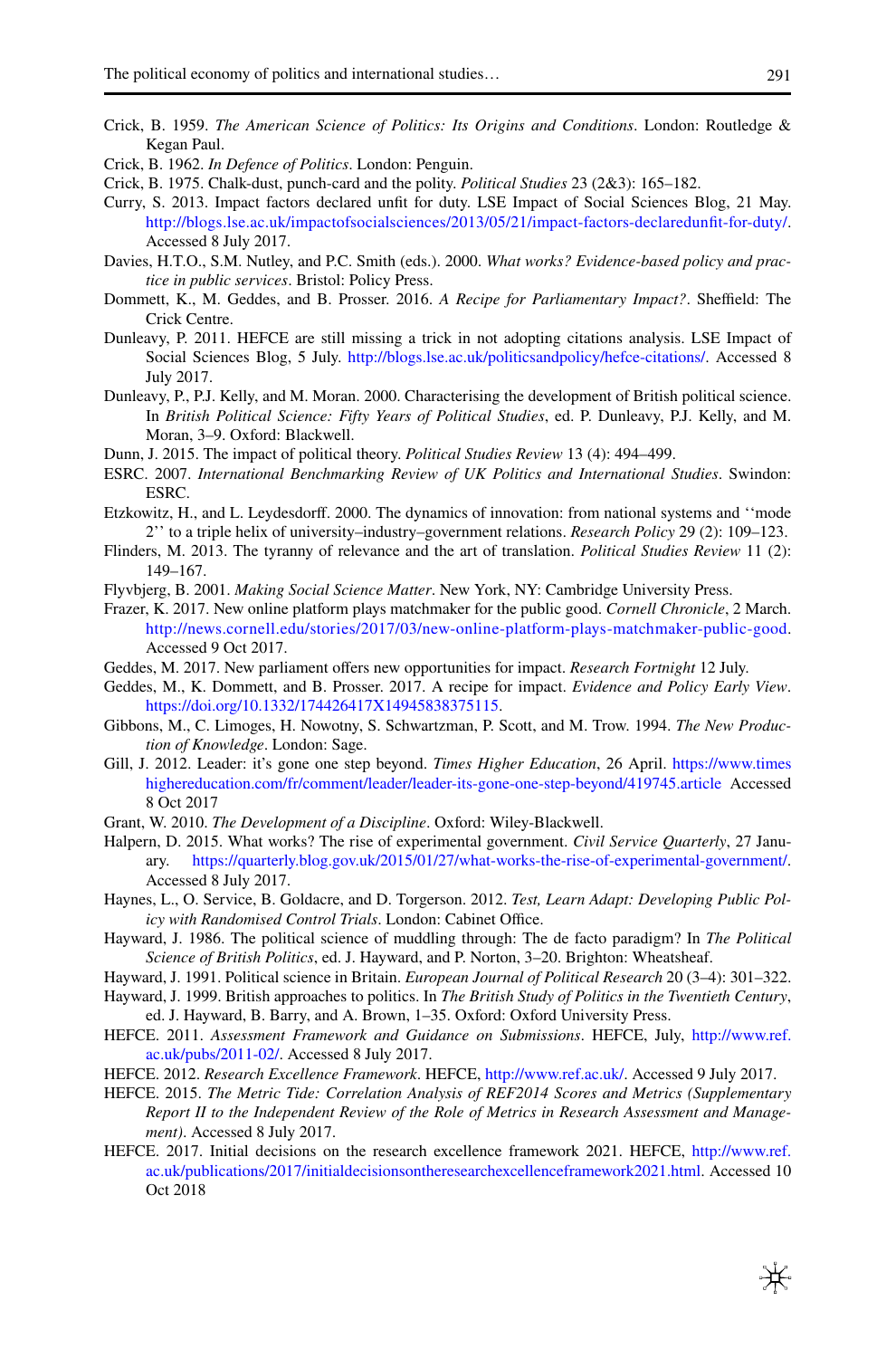- <span id="page-22-6"></span>Hill, C. 1994. Academic international relations: the siren song of policy relevance. In *Two Worlds of International Relations: Academics, Practitioners and the Trade in Ideas*, ed. C. Hill, and P. Beshoff, 3-28. London: Routledge.
- <span id="page-22-11"></span>Holland, B. 2015. Political theory and the impact agenda. *Political Studies* 13 (4): 471–473.
- <span id="page-22-29"></span>Holt, R. 2017. *When Anything can be True*—*the Role of the Academic in an Age of Populism and 'Alternative Facts'*, Keynote Address, Almedalen Democracy Forum, 3 July, Visby, Sweden, [http://](http://media.medfarm.uu.se/play/video/6803/) [media.medfarm.uu.se/play/video/6803/.](http://media.medfarm.uu.se/play/video/6803/) Accessed 4 July 2017.
- <span id="page-22-22"></span>John, P. 2014. Policy entrepreneurship in UK central government. *Public Policy and Administration* 29 (3): 257–267.
- <span id="page-22-7"></span>Johnson, N. 1989. *The Limits of Political Science*. Oxford: Clarendon Press.
- <span id="page-22-12"></span>King, D. 1998. The politics of social research: Institutionalizing public funding regimes in the United States and Britain. *British Journal of Political Science* 28 (3): 415–444.
- <span id="page-22-8"></span>Kings College London and Digital Science. 2015. *The Nature, Scale and Benefciaries of Research Impact*. <https://www.kcl.ac.uk/sspp/policy-institute/publications/Analysis-of-REF-impact.pdf>. Accessed 8 July 2017.
- <span id="page-22-0"></span>Ladyman, J. 2009. *Against Impact*, vol. 294, 4–5. Oxford: Oxford Magazine.
- <span id="page-22-13"></span>LSE GV314 Group. 2018. Politicians in white coats? Scientifc advisory committees and policy in Britain. *Public Policy and Administration*. <https://doi.org/10.1177/0952076717711746>.
- <span id="page-22-19"></span>Lynd, R.S. 1939. *Knowledge for What?*. Princeton, NJ: Princeton University Press.
- <span id="page-22-1"></span>MacDonald, R. 2017. 'Impact', research and slaying Zombies: the pressures and possibilities of the REF. *International Journal of Sociology and Social Policy* 37 (11–12): 696–710.
- <span id="page-22-9"></span>Manville, C., Morgan Jones, M., Henham, M., Frearson, M., Gunashekar, S. and Grant, J. 2015. *Preparing for Impact Submissions for REF 2014: An Evaluation*. Santa Monica: RAND Corporation. RR-726-HEFCE.
- <span id="page-22-21"></span>March, J., and H. Simon. 1958. *Organisations*. New York, NY: Wiley.
- <span id="page-22-17"></span>Martin, B. 2011. What can bibliometrics tell us about changes in the mode of knowledge production? *Prometheus* 29 (4): 455–479.
- <span id="page-22-5"></span>Matthews, P., R. Rutherfoord, S. Connelly, L. Richardson, C. Durose, and D. Vanderhoven. 2017. Everyday stories of impact: interpreting knowledge exchange in the contemporary university. *Evidence & Policy*. [https://doi.org/10.1332/174426417X14982110094140.](https://doi.org/10.1332/174426417X14982110094140)
- <span id="page-22-16"></span>McCormick, J. 2013. *Evidence exchange: learning from social policy across the UK*. York and Edinburgh: Joseph Rowntree Foundation and Carnegie Trust, Scotland.
- <span id="page-22-24"></span>Miller, N., and J. Sabathy. 2011. Open universities: a vision for the public university in the twenty-frst century. In *Manifesto for the Public University*, ed. J.A. Holmwood, 42–55. London: Bloomsbury.
- <span id="page-22-26"></span>Moore, Jr. B. 1953. The new scholasticism and the study of politics. *World Politics* 6 (1): 122–138.
- <span id="page-22-10"></span>Morgan Jones, M., and J. Grant. 2013. Making the grade: Methodologies for assessing and evidencing research impact. In *7 Essays on Impact*, ed. Dean, et al., 25–43. Exeter: University of Exeter.
- <span id="page-22-3"></span>Murphy, T., and D. Sage. 2014. Perceptions of the UK's research excellence framework 2014: a media analysis. *Journal of Higher Education Policy and Management* 36 (6): 603–615.
- <span id="page-22-2"></span>Ní Mhurchú, A., L. McLeod, S. Collins, and G. Siles-Brügge, 2017. The present and the future of the research excellence framework impact agenda in the UK academy: a refection from politics and international studies. *Political Studies* 15 (1): 60–72.
- <span id="page-22-18"></span>Nowotny, H., P. Scott, and M. Gibbons. 2003. 'Mode 2' revisited: the new production of knowledge. *Minerva* 41 (3): 179–194.
- <span id="page-22-14"></span>Nutley, S.M., I.C. Walter, and H.T.O. Davies. 2007. *Using Evidence: How Research Can Inform Public Services*. Bristol: Policy Press.
- <span id="page-22-20"></span>Plümper, T. 2007. Academic heavy-weights: the 'relevance' of political science journals. *European Political Science* 6 (1): 41–50.
- <span id="page-22-27"></span>Ricci, D.M. 1984. *The Tragedy of Political Science*. Yale, CT: Yale University Press.
- <span id="page-22-23"></span>Rogowski, R. 2013. Shooting (or ignoring) the messenger. *Political Studies Review* 11 (2): 216–220.
- <span id="page-22-28"></span>Rose, R. 2014. *Learning about Politics in Time and Space*. Colchester: ECPR Press.
- <span id="page-22-4"></span>Savage, L. 2013. A view from the foothills: public engagement among early career researchers. *Political Studies Review* 11 (2): 190–199.
- <span id="page-22-25"></span>Shapiro, I. 2005. *The Flight from Reality in the Human Sciences*. Princeton, NJ: Princeton University Press.
- <span id="page-22-15"></span>Shucksmith, M. 2017. *Managing Culture Clashes: How Can Academics Better Understand the Needs of Policymakers and their Processes?* Presentation to Westminster Higher Education Forum Keynote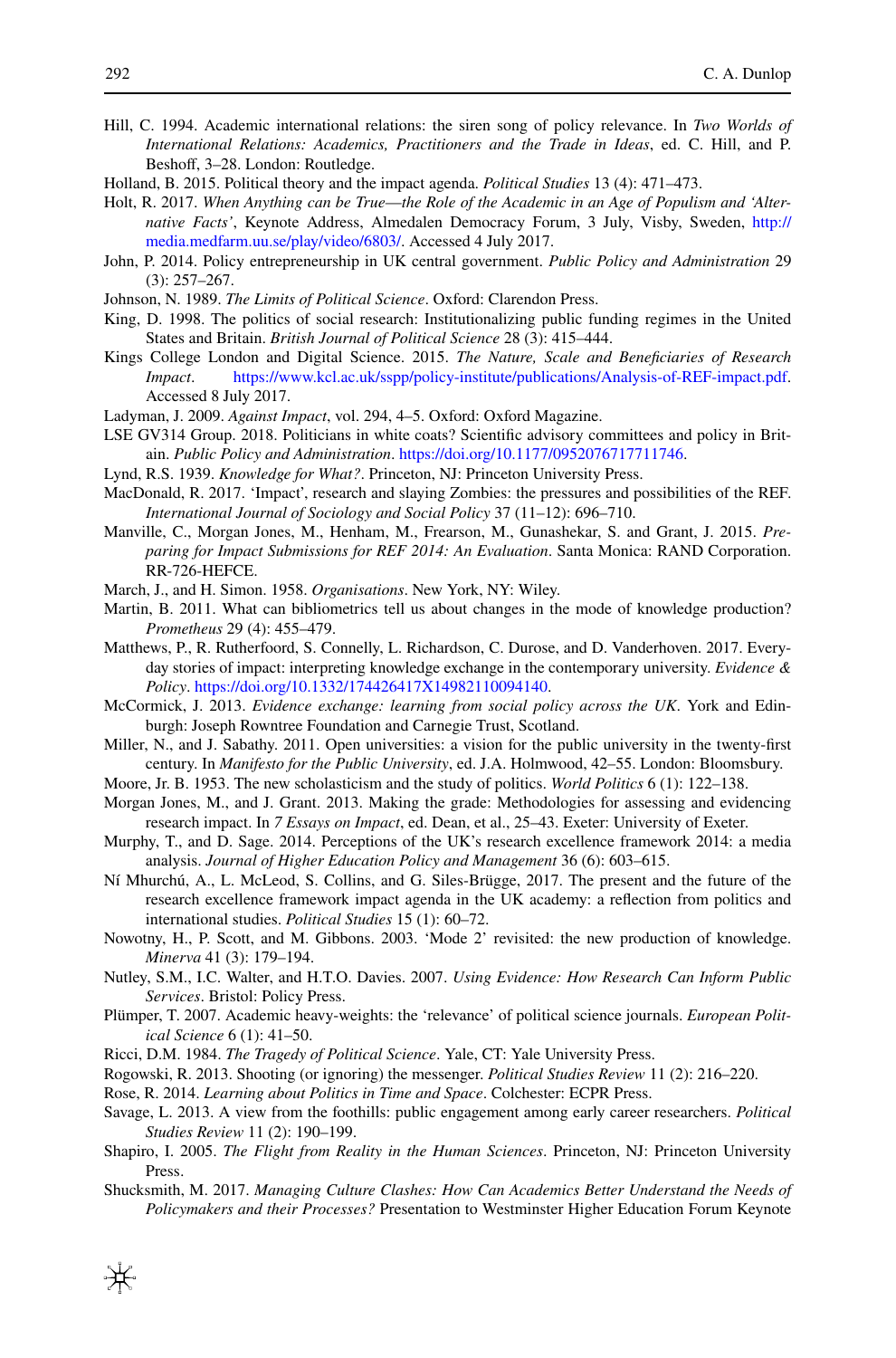Seminar: Using the UK Research Base to Support Evidence-Based Decision-Making, 9 March, London.

- <span id="page-23-13"></span>Smith, R.M. 2002. Putting the substance back in political science. *Chronicle of Higher Education* 48 (30): B10–B11.
- <span id="page-23-1"></span>Smith, K., and Meer, N. 2012. REF's effort to make knowledge visible may have cloudy results. *Times Higher Education*, 23 December. <http://www.timeshighereducation.co.uk/419128.article>. Accessed 8 July 2017.
- <span id="page-23-0"></span>Smith, K.E. 2010. Research, policy and funding—academic treadmills and the squeeze on intellectual spaces. *British Journal of Sociology* 61 (1): 176–195.
- <span id="page-23-7"></span>Smith, K.E., and Stewart, E. 2017. We need to talk about impact: why social policy academics need to engage with the UK's research impact agenda. *Journal of Social Policy* 46 (1): 109–127.
- <span id="page-23-5"></span>Smith, S. 1990. International relations. In *New Developments in Political Science*, ed. A. Leftwich, 143– 160. Aldershot: Edward Elgar.
- <span id="page-23-25"></span>Smith, S. 1997. Power and truth: a reply to William Wallace. *Review of International Studies* 23 (4): 507–516.
- <span id="page-23-2"></span>Smith, S., V. Ward, and A. House. 2011. Impact in the proposals for the UK's research excellence framework: shifting the boundaries of academic autonomy. *Research Policy* 40 (10): 1369–1379.
- <span id="page-23-11"></span>Stern N. 2016 *Building on Success and Learning from Experience: An Independent Review of the Research Excellence Framework*, July. [www.gov.uk/government/uploads/system/uploads/attac](http://www.gov.uk/government/uploads/system/uploads/attachment_data/file/541338/ind-16-9-ref-stern-review.pdf) [hment\\_data/fle/541338/ind-16-9-ref-stern-review.pdf](http://www.gov.uk/government/uploads/system/uploads/attachment_data/file/541338/ind-16-9-ref-stern-review.pdf). Accessed 5 May 2017.
- <span id="page-23-12"></span>Stevens, A. 2011. Telling policy stories: an ethnographic study of the use of evidence in policy-making in the UK. *Journal of Social Policy* 40 (2): 237–255.
- <span id="page-23-19"></span>Stoker, G. 2010. Blockages on the road to relevance. *European Political Science* 9 (S1): S72–S84.
- <span id="page-23-4"></span>Stoker, G. 2013. Designing politics: a neglected justifcation for political science. *Political Studies Review* 11 (2): 174–181.
- <span id="page-23-10"></span>Talbot, C., and C. Talbot. 2015. Bridging the academic–policy-making gap. *Public Money & Management* 35 (3): 187–194.
- <span id="page-23-9"></span>Technopolis Group. 2010. *REF Research Impact Pilot Exercise Lessons*-*Learned Project: Feedback on Pilot Submissions*. Final Report, November. [http://www.ref.ac.uk/media/ref/content/pub/refresearc](http://www.ref.ac.uk/media/ref/content/pub/refresearchimpactpilotexerciselessons-learnedprojectfeedbackonpilotsubmissions/re02_10.pdf) [himpactpilotexerciselessons-learnedprojectfeedbackonpilotsubmissions/re02\\_10.pdf](http://www.ref.ac.uk/media/ref/content/pub/refresearchimpactpilotexerciselessons-learnedprojectfeedbackonpilotsubmissions/re02_10.pdf). Accessed 8 July 2017.
- <span id="page-23-21"></span>Tetlock, P.E. 2005. *Expert Political Judgment*. Princeton, NJ: Princeton University Press.
- <span id="page-23-15"></span>Tinkler, J., and Dunleavy, P. 2012. REF advice notes 3: What will HEFCE count as 'underpinning research. *LSE Impact of Social Sciences Blog*, 29 October. [http://blogs.lse.ac.uk/impactofsocials](http://blogs.lse.ac.uk/impactofsocialsciences/2012/10/29/dunleavytinkleradvicethreeresearch/) [ciences/2012/10/29/dunleavytinkleradvicethreeresearch/](http://blogs.lse.ac.uk/impactofsocialsciences/2012/10/29/dunleavytinkleradvicethreeresearch/). Accessed 5 May 2017.
- <span id="page-23-20"></span>Togerson, D. 2017. *The Case for Greater Use of RCTs in Policymaking and the Barriers to their Use.* Presentation to Westminster Higher Education Forum Keynote Seminar: Using the UK Research Base to Support Evidence-Based Decision-Making, 9 March, London.
- <span id="page-23-24"></span>Tooke, J. 2017. *Enhancing the Use of Scientifc Evidence to Judge the Potential Benefts and Harms of Medicines*. London: Academy of Medical Sciences. [https://acmedsci.ac.uk/fle-download/44970](https://acmedsci.ac.uk/file-download/44970096) [096.](https://acmedsci.ac.uk/file-download/44970096) Accessed 5 June 2017.
- <span id="page-23-18"></span>Tushman, M.L. 1977. Special boundary roles in the innovation process. *Administrative Science Quarterly* 22 (4): 587–605.
- <span id="page-23-22"></span>Tyler, C. 2017. In a messy parliament, academics should keep politicians honest. *Research Fortnight* 12 July.
- <span id="page-23-8"></span>Vincent, A. 2015. The ideological context of impact. *Political Studies Review* 13 (4): 474–484.
- <span id="page-23-23"></span>Walker, D. 2017. Crisis, what crisis? *Research Professional*, 1 February. [https://www.researchprofess](https://www.researchprofessional.com/0/rr/news/uk/views-of-the-uk/2017/2/Crisis-what-crisis.html) [ional.com/0/rr/news/uk/views-of-the-uk/2017/2/Crisis-what-crisis.html.](https://www.researchprofessional.com/0/rr/news/uk/views-of-the-uk/2017/2/Crisis-what-crisis.html) Accessed 8 July 2017.
- <span id="page-23-6"></span>Wallace, W. 1996. Truth and power, monks and technocrats: theory and practice in international relations. *Review of International Studies* 22 (3): 301–321.
- <span id="page-23-14"></span>Warleigh-Lack, A., and M. Cini. 2009. Interdisciplinarity and the study of politics. *European Political Science* 8 (1): 4–15.
- <span id="page-23-3"></span>Watermeyer, R. 2014. Issues in the articulation of 'impact': the responses of UK academics to 'impact' as a new measure of assessment. *Studies in Higher Education* 39 (2): 359–377.
- <span id="page-23-17"></span>Weiss, C.H. 1977. Policy for policy's sake: the enlightenment function of social research. *Policy Analysis* 3 (4): 531–545.
- <span id="page-23-16"></span>Wilsdon, J., Allen, L., Belfore, E., Campbell, P., Curry, S., Hill, S., Jones, R., Kain, R., Kerridge, S., Thelwall, M., Tinkler, J., Viney, I., Wouters, P., Hill, J., and Johnson, B. 2015. *The Metric Tide:*